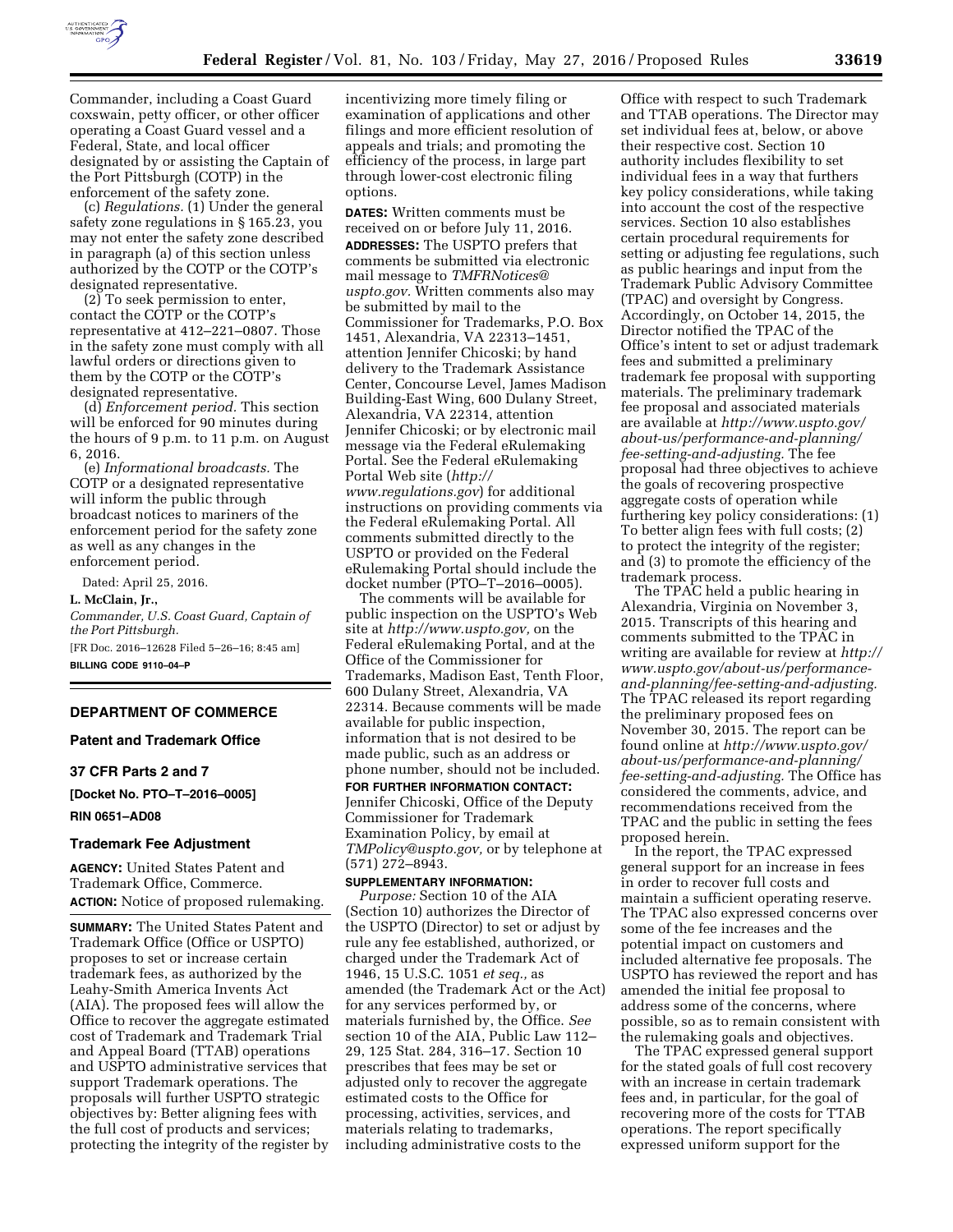proposal to increase paper filing fees to encourage applicants to commit to complete electronic processing, due to the additional costs of processing paper filings as well as the availability of lower-cost electronic filing options. However, the TPAC report did recommend that the USPTO provide a mechanism to enable applicants to request a waiver of the surcharge incurred for paper filings in the event of system outages or if the nature of the submission renders the use of electronic systems impossible. Although this comment refers to a matter that is outside the scope of this proposed rulemaking, which is intended to set or increase certain trademark fees, the USPTO notes that the appropriate mechanism for requesting a waiver of a rule is to file a petition to the Director under 37 CFR 2.146. The report noted no opposition to the proposed increases in paper and electronic fees for filing a Petition to the Director. The TPAC also suggested increasing the fee for filing a regular Trademark Electronic Application System (TEAS) application in order to further encourage complete electronic filing.

A general lack of support was expressed for the proposal to increase the fees for electronically filing a request for extension of time for filing a statement of use. The TPAC, as well as comments made by the public, noted that the current fee adequately covers the USPTO's costs for processing these filings, that the increased fees would raise the fee burden placed on U.S. based filers, who are not able to utilize either the Paris Convention or the Madrid Protocol, placing them at a disadvantage compared to filers from other countries, and that the increased fee could negatively impact pro se and small-business applicants in particular by making it more expensive to maintain a trademark application while preparing to bring a new product or service to the market as reasons for not increasing this pre-registration fee that only impacts filers under the intent-touse filing basis. Concerns were also expressed regarding the proposed increases to the fees for requests to divide applications and notices of ex parte appeal, as well as the proposed new fees for filing a request for an extension of time to oppose a published trademark application. The report states that the increase to the fee for a request to divide adds costs to intent-to-use filers and will discourage them from filing a statement of use sooner for the goods/services in use, where possible, and could thereby deprive third parties searching the Register from gaining

information about actual use of the relevant mark. The TPAC recommended establishing a fee increase that will have a more even impact on all filers. Regarding the proposed increased fee for filing a notice of appeal, the TPAC proposed that rather than increasing the current fee, a new fee for submission of an appeal brief be added. As to the proposed new fees for filing a request for an extension of time to oppose a published mark, the TPAC report noted that although some members raised concerns over the proposed fees, the TPAC held the majority view that such fees would be beneficial, as attaching a reasonable fee to obtaining extensions of time to oppose after the initial 30-day extension should both encourage potential opposers to engage more quickly in an analysis of the potential dispute and to seek resolution earlier in the process.

The USPTO appreciates the overall support for an increase in fees to meet sufficient funding levels. After careful consideration of the comments and suggestions provided in the report, and keeping in mind the goals of this rulemaking, the USPTO has made some changes to the initial fee proposal, which are reflected in this proposed rulemaking. For example, in furtherance of the goal to encourage applicants to commit to complete electronic processing, the suggested increase in the fee for the regular TEAS application has been added. In addition, the increase would also apply to TEAS requests for transformation of an extension of protection to the United States into a U.S. application, filed pursuant to 37 CFR 7.31. Additionally, due to the concerns expressed by the TPAC, the proposed fees for a request to divide and a request for an extension of time to file a statement of use have been increased for such requests filed on paper, but will remain at the current fee levels for those filed electronically. In addition, the USPTO proposes to increase the fees for affidavits under sections 8 and 71 of the Act. This increase will help recover increasing costs to review these filings. Furthermore, increasing this fee will affect all filers post registration, which should address some of the concerns expressed by the TPAC regarding a possible increased burden placed predominantly on U.S. filers of applications. Detailed explanations for these and the other proposed fee increases can be found in the ''Rulemaking Goals and Strategies'' and ''Individual Fee Rationale'' sections of this rulemaking.

The fee schedule proposed in this rulemaking will recover the aggregate estimated costs to the Office while

achieving strategic and operational goals, such as maintaining an operating reserve, implementing measures to maintain trademark pendency and high quality, modernizing the trademark information technology (IT) systems, continuing programs for stakeholder and public outreach, and enhancing operations of the TTAB.

The USPTO protects consumers and provides benefits to businesses by effectively and efficiently carrying out the trademark laws of the United States. The Office estimates that the additional aggregate revenue derived from the proposed fee schedule will achieve sustainable funding, mitigate the risk of immediate unplanned financial disruptions, and fund necessary upgrades to IT systems. The proposed rule will also advance key policy considerations, while taking into account the cost of individual services. For example, the proposal includes increased fees for paper filings, which aims to better align the required fees with the cost of processing paper filings and incentivize electronic filings to promote efficiency of the registration process. Other trademark fees were increased to encourage timely filings and notices to further promote the efficiency of the process.

*Summary of Major Provisions:* The Office proposes to set or adjust 44 trademark processing fees. The proposed fee structure would increase the per-class fee for an initial application filed on paper by \$225 to \$600, and would increase the fees for 31 other paper filings by between \$100 and \$200 (per class, where applicable). The per-class fee for an initial application filed using the regular TEAS option would increase by \$75 to \$400. This increase would also apply to requests for extension of protection and subsequent designations filed under the Madrid Protocol. 15 U.S.C. 1141e; Madrid Protocol Article 8(7)(a). The proposed rule increases the fee for filing affidavits under sections 8 and 71 of the Act for both paper and electronic filings. In addition, ten TTAB-related fees are established or revised in the proposed rule, six of which would increase the fees for initiating a proceeding filed electronically or on paper, and four that would establish electronic and paper filing fees for requests to extend time to file a notice of opposition in certain circumstances. A full list of current and proposed fees including the unit cost by fee from fiscal years 2013, 2014, and 2015 is available in the Table of Trademark Fees—Current Proposed and Unit Cost at: *[http://www.uspto.gov/](http://www.uspto.gov/about-us/performance-and-planning/fee-setting-and-adjusting) [about-us/performance-and-planning/](http://www.uspto.gov/about-us/performance-and-planning/fee-setting-and-adjusting) [fee-setting-and-adjusting.](http://www.uspto.gov/about-us/performance-and-planning/fee-setting-and-adjusting)*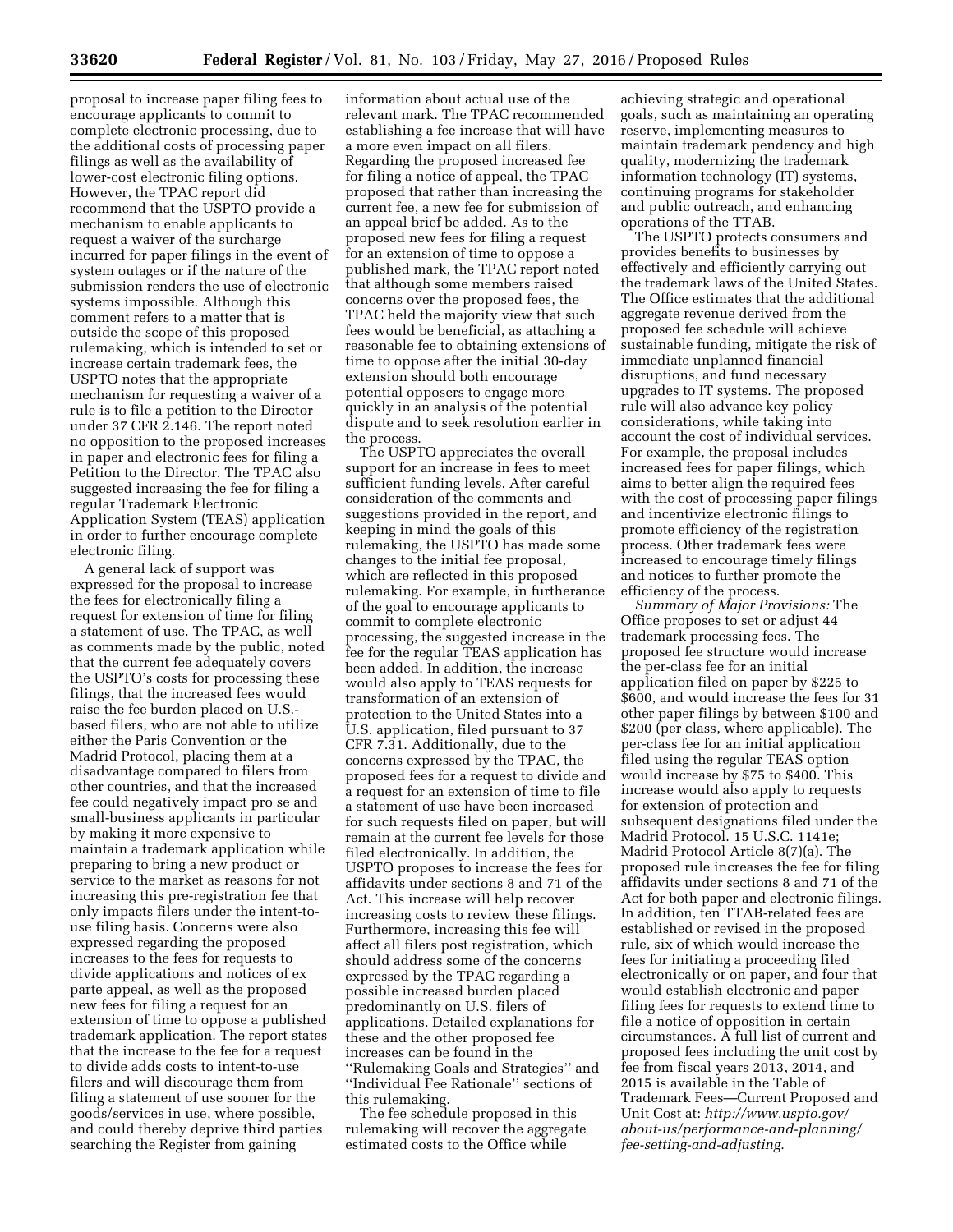*Rulemaking Goals and Strategies:*  Consistent with the Office's goals and obligations under the AIA, the overall objective of this rulemaking is to ensure the fee schedule generates sufficient revenue to recover the prospective aggregate costs of Trademark and TTAB operations and the associated administrative costs. Fees must be set at levels projected to cover future budgetary requirements and maintain an operating reserve. A record number of over 500,000 classes were filed in fiscal year (FY) 2015, and the Office projects this trend of increased filings to continue for the foreseeable future. Additionally, to maintain trademark pendency and quality goals with the increased filings, the Office must ensure it has adequate resources and systems to support future requirements. The Office is in the midst of a multi-year IT systems and infrastructure upgrade, which is critical to the future of the U.S. trademark registration system.

Maintaining the current fee schedule is unlikely to meet future budgetary requirements, including expenses resulting from the projected increases in filings; the full costs necessary to support Trademark and TTAB operations, necessary investments in IT systems, intellectual property (IP) policy, and USPTO programs; and the cost of maintaining sufficient operating reserves. Under the current fee schedule, these costs will exceed available revenues and operating reserve optimal balances through 2021. The USPTO FY 2017 President's Budget includes two revenue estimates: (1) The current fee schedule; and (2) the initial fee proposal as submitted to the TPAC and discussed in their public hearing and report. Additional information on estimated cost may be found in the USPTO FY 2017 President's Budget (Figure #4 page 23) at *[http://](http://www.uspto.gov/sites/default/files/documents/fy17pbr.pdf) [www.uspto.gov/sites/default/files/](http://www.uspto.gov/sites/default/files/documents/fy17pbr.pdf) [documents/fy17pbr.pdf.](http://www.uspto.gov/sites/default/files/documents/fy17pbr.pdf)* Managing without an adequate operating reserve would put the USPTO in jeopardy of being unable to respond to emergency situations—such as unexpected economic downturns—thereby increasing the risk for dire short-term financial actions, such as halting investment in IT development projects that are crucial to operations and customer support. An adequate operating reserve also allows the USPTO to continue serving its users in the event of a short-term lapse in Congressional appropriations.

The Office notes that because the FY 2017 President's Budget was submitted prior to the USPTO making final decisions on the proposed fee adjustments, the operating reserve

amounts for FY 2017–FY 2021 included in that document differ from what would be generated by this NPRM. Given that the Office reduced several fees from the initial proposal in response to comments from the TPAC and the public, the aggregate revenue collected under the proposed fee schedule in this rule, and subsequently the amount expected to be allocated to the operating reserve, is lower than what appears in the President's Budget. With the proposed fee schedule, optimal operating reserves are projected by FY 2019. The USPTO would use its existing authority going forward to adjust fees to cover budgetary requirements and to maintain the optimal operating reserve balance. If the projected operating reserve exceeds the estimated optimal level by 15 percent for two consecutive years, the USPTO would consider lowering fees.

Another goal of this rulemaking is to set individual fees to further key IP protection policy considerations while taking into account the cost of the particular service. The Office seeks to enhance trademark protection for IP rights holders by offering application processing options and promoting Administration innovation strategies.

The proposal has three objectives to achieve the goals of recovering prospective aggregate costs of operation while furthering key policy considerations: (1) To better align fees with full costs; (2) to protect the integrity of the register; and (3) to promote the efficiency of the trademark process. Aggregate costs are estimated through the USPTO budget-formulation process with the annual preparation of a five-year performance-based budget request. Revenues are estimated based on the projected demand for trademark products and services and fee rates.

These fee-schedule objectives are consistent with strategic goals and objectives detailed in the USPTO 2014– 2018 Strategic Plan (Strategic Plan) that is available at *[http://www.uspto.gov/](http://www.uspto.gov/sites/default/files/documents/USPTO_2014-2018_Strategic_Plan.pdf) [sites/default/files/documents/USPTO](http://www.uspto.gov/sites/default/files/documents/USPTO_2014-2018_Strategic_Plan.pdf)*\_ *[2014–2018](http://www.uspto.gov/sites/default/files/documents/USPTO_2014-2018_Strategic_Plan.pdf)*\_*Strategic*\_*Plan.pdf*. The Strategic Plan defines the USPTO's mission and long-term goals and presents the actions the Office will take to realize those goals. The significant actions the Office describes in the Strategic Plan that are specifically related to the goals of this rulemaking are ensuring optimal IT service to all users, maintaining trademark pendency and high quality, continuing and enhancing stakeholder and public outreach, and enhancing operations of the TTAB.

*Better Align Fees with Cost:* The first fee-setting objective is to set and adjust trademark fees to better align those fees with the full costs of providing the relevant services. The overall goal is to achieve aggregate cost recovery. In determining which fees to set or adjust, the fee proposal targets changes to fees where the gap between the cost of the service and the current fee rate is the greatest. Paper filings are generally more expensive to process than electronic filings. Currently, however, most fees for paper filings are not set at full cost; instead they are subsidized by electronic filers. Because of this, acrossthe-board increases in fees for paper filings are proposed to bring the respective fees closer to the actual cost of processing paper filings and incentivize lower-cost electronic options. Additionally, adjustments to TTAB fees, which have not been adjusted, depending on the fee, for 15– 25 years, have been proposed to bring the fees closer to current processing costs, and new fees for extensions of time to file a notice of opposition will allow recovery of some of the cost of processing these filings.

*Improve the Accuracy of the Trademark Register:* The second feesetting objective is to set or adjust fees to further the policy objective of improving the accuracy of the trademark register by incentivizing timely filings, examination, and efficient trial and appeal resolutions. These fees are used to encourage actions that help to facilitate efficient processing and encourage the prompt conclusion of application prosecution. An accurate register allows the public to rely on the register to determine potential trademark rights. Filings that may result in a less-accurate register, including those to maintain registrations that may include goods or services no longer in use, are among those filings targeted under this objective.

*Improve the Efficiency of the Trademark Process:* The third feesetting objective pertains to furthering key policy objectives by improving the efficiency of the trademark process, primarily by incentivizing electronic filings. To reach this objective, the fee proposal targets changes to fees that could administratively improve application processing by encouraging more electronic filing. Electronic filing expedites processing, shortens pendency, minimizes manual processing and the potential for dataentry errors, and is more efficient for both the filer and the USPTO. The Office believes that the proposed increase in fees for paper filings, in conjunction with such prior rulemakings as the TEAS Reduced Fee (TEAS RF) rulemaking that took effect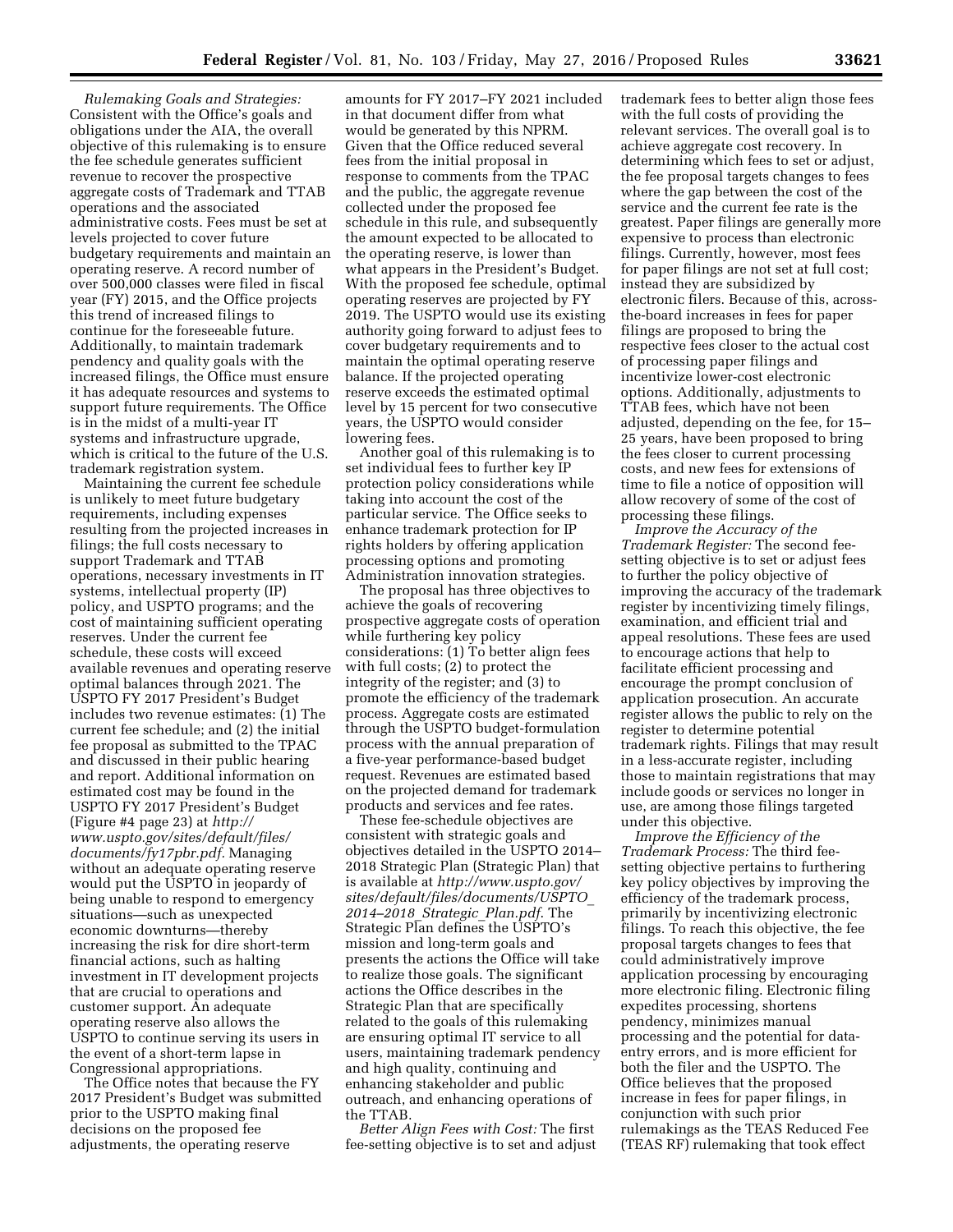in January, 2015 (79 FR 74633 (Dec. 16, 2014)) and increased electronic filing options at lower rates, will continue to result in a greater percentage of electronic filings that will improve the efficiency of the trademark process.

The trademark fee schedule proposed here will achieve the goals of recovering prospective aggregate costs of operation while furthering the key policy considerations of better aligning fees with full costs, protecting the integrity of the register, and promoting the efficiency of the trademark process in FY 2017 and beyond. It will also create

a better and fairer cost-recovery system that balances subsidizing costs to encourage broader usage of IP rights protection mechanisms and participation by more trademark owners.

# FEES FOR PAPER FILINGS

| 37 CFR          | Fee code | Description                                                                                                                                                               | Current fee | Proposed<br>fee | Change |
|-----------------|----------|---------------------------------------------------------------------------------------------------------------------------------------------------------------------------|-------------|-----------------|--------|
| $2.6(a)(1)(i)$  | 6001     |                                                                                                                                                                           | \$375       | \$600           | \$225  |
| $2.6(a)(19)(i)$ | 6006     | Request to Divide an Application Filed on Paper, per New Appli-<br>cation Created.                                                                                        | 100         | 200             | 100    |
| $2.6(a)(1)(v)$  | 6008     | Additional Processing Fee under § 2.22(c) or § 2.23(c), per Class                                                                                                         | 50          | 125             | 75     |
| $2.6(a)(5)(i)$  | 6201     | Filing an Application for Renewal of a Registration on Paper, per<br>Class.                                                                                               | 400         | 500             | 100    |
| $2.6(a)(6)(i)$  | 6203     | Additional Fee for Filing a Renewal Application During the Grace<br>Period on Paper, per Class.                                                                           | 100         | 200             | 100    |
| $2.6(a)(21)(i)$ | 6204     | Correcting a Deficiency in a Renewal Application via Paper Filing                                                                                                         | 100         | 200             | 100    |
| $2.6(a)(12)(i)$ | 6205     | Filing an Affidavit under sec. 8 of the Act on Paper, per Class                                                                                                           | 100         | 250             | 150    |
| $2.6(a)(14)(i)$ | 6206     | Additional Fee for Filing a sec. 8 Affidavit During the Grace Period<br>on Paper, per Class.                                                                              | 100         | 200             | 100    |
| $2.6(a)(20)(i)$ | 6207     | Correcting a Deficiency in a sec. 8 Affidavit via Paper Filing                                                                                                            | 100         | 200             | 100    |
| $2.6(a)(13)(i)$ | 6208     | Filing an Affidavit under sec. 15 of the Act on Paper, per Class                                                                                                          | 200         | 300             | 100    |
| $2.6(a)(7)(i)$  | 6210     | Filing to Publish a Mark under sec. 12(c) of the Act on Paper, per<br>Class.                                                                                              | 100         | 200             | 100    |
| $2.6(a)(8)(i)$  | 6211     | Issuing New Certificate of Registration upon Request of Reg-<br>istrant, Request Filed on Paper.                                                                          | 100         | 200             | 100    |
| $2.6(a)(9)(i)$  | 6212     | Certificate of Correction of Registrant's Error, Request Filed on<br>Paper.                                                                                               | 100         | 200             | 100    |
| $2.6(a)(10)(i)$ | 6213     |                                                                                                                                                                           | 100         | 200             | 100    |
| $2.6(a)(11)(i)$ | 6214     |                                                                                                                                                                           | 100         | 200             | 100    |
| $2.6(a)(2)(i)$  | 6002     | Filing an Amendment to Allege Use under sec. 1(c) of the Act on<br>Paper, per Class.                                                                                      | 100         | 200             | 100    |
| $2.6(a)(3)(i)$  | 6003     | Filing a Statement of Use under sec. 1(d)(1) of the Act on Paper,<br>per Class.                                                                                           | 100         | 200             | 100    |
| $2.6(a)(4)(i)$  | 6004     | Filing a Request under sec. 1(d)(2) of the Act for a Six-Month Ex-<br>tension of Time for Filing a Statement of Use under sec. 1(d)(1)<br>of the Act on Paper, per Class. | 150         | 250             | 100    |
| $7.6(a)(1)(i)$  | 6901     | Certifying an International Application Based on a Single Applica-<br>tion or Registration, Filed on Paper, per Class.                                                    | 100         | 200             | 100    |
| $7.6(a)(2)(i)$  | 6902     | Certifying an International Application Based on More Than One<br>Basic Application or Registration Filed on Paper, per Class.                                            | 150         | 250             | 100    |
| 7.6(a)(4)(i)    | 6903     | Transmitting a Request to Record an Assignment or Restriction,<br>or Release of a Restriction, under §7.23 or §7.24 Filed on<br>Paper.                                    | 100         | 200             | 100    |
| $7.6(a)(5)(i)$  | 6904     | Filing a Notice of Replacement under §7.28 on Paper, per Class                                                                                                            | 100         | 200             | 100    |
| $7.6(a)(6)(i)$  | 6905     | Filing an Affidavit under sec. 71 of the Act on Paper, per Class                                                                                                          | 100         | 250             | 150    |
| $7.6(a)(7)(i)$  | 6906     | Surcharge for Filing an Affidavit under sec. 71 of the Act During<br>Grace Period on Paper, per Class.                                                                    | 100         | 200             | 100    |
| $7.6(a)(3)(i)$  | 6907     | Transmitting a Subsequent Designation under §7.21, Filed on<br>Paper.                                                                                                     | 100         | 200             | 100    |
| $7.6(a)(8)(i)$  | 6908     | Correcting a Deficiency in a sec. 71 Affidavit Filed on Paper                                                                                                             | 100         | 200             | 100    |
| $2.6(a)(16)(i)$ | 6401     |                                                                                                                                                                           | 300         | 500             | 200    |
| $2.6(a)(17)(i)$ | 6402     | Filing a Notice of Opposition on Paper, per Class                                                                                                                         | 300         | 500             | 200    |
| $2.6(a)(18)(i)$ | 6403     | Ex Parte Appeal to the Trademark Trial and Appeal Board Filed<br>on Paper, per Class.                                                                                     | 100         | 300             | 200    |
| $2.6(a)(22)(i)$ | New      | Filing a Request for an Extension of Time to File a Notice of Op-<br>position under §2.102(c)(3) on Paper.                                                                |             | 200             | n/a    |
| $2.6(a)(23)(i)$ | New      | Filing a Request for an Extension of Time to File a Notice of Op-                                                                                                         |             | 300             | n/a    |
| $2.6(a)(15)(i)$ | 6005     | position under $\S 2.102(c)(1)(ii)$ or $(c)(2)$ on Paper.                                                                                                                 | 100         | 200             | 100    |

*Individual Fee Rationale:* The Office projects the aggregate revenue generated from current and proposed trademark fees will recover the prospective aggregate cost, including the operating

reserve of its Trademark and TTAB operations. In addition, as described above, some of the proposed fees are set to balance several key policy factors, and executing these policy factors in the

trademark fee schedule is consistent with the goals and objectives outlined in the Strategic Plan. Once the key policy factors are considered, fees are set at, above, or below individual cost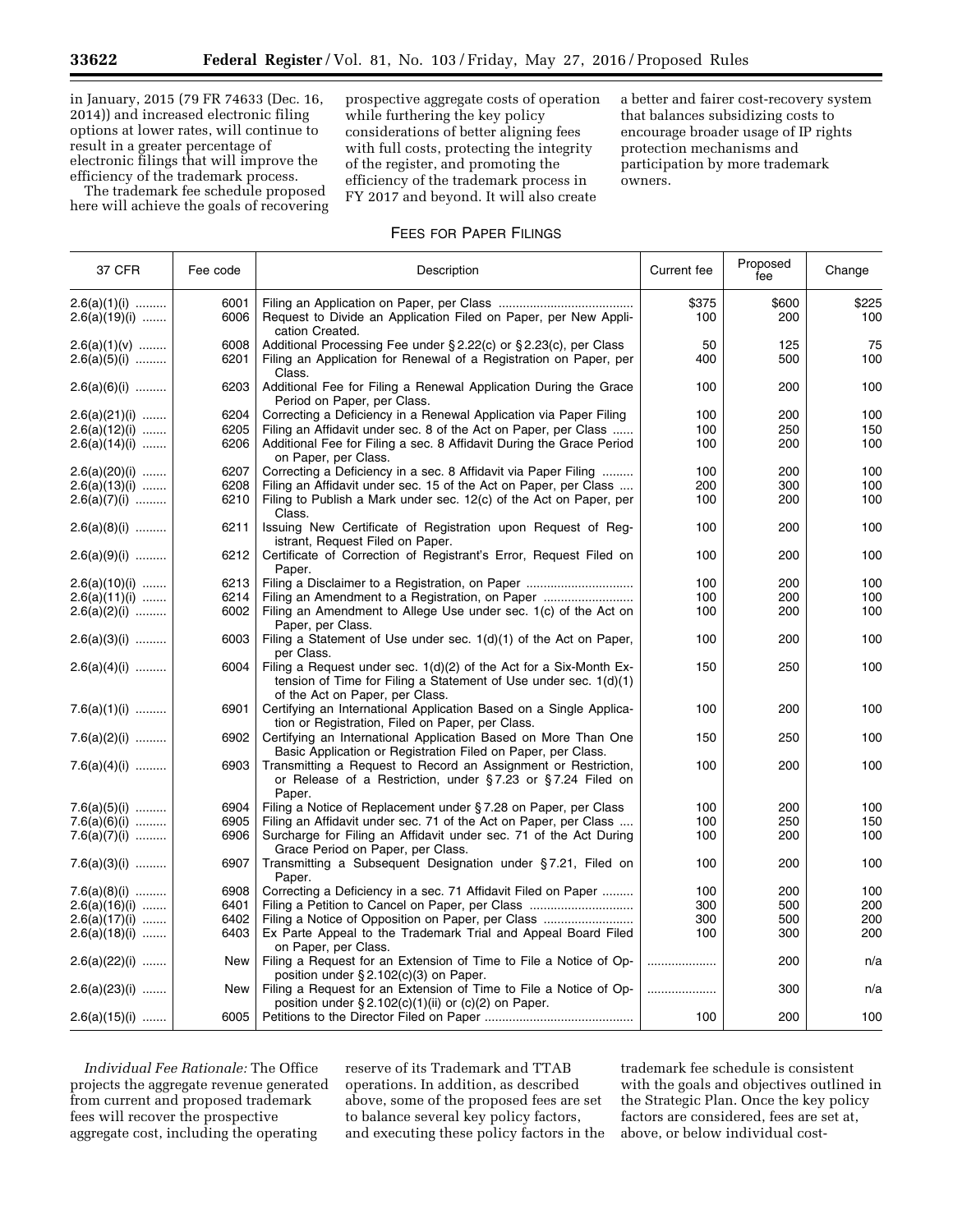recovery levels for the service provided. For more information regarding the cost methodologies used to derive the historical fee unit expenses, please refer to USPTO Fee Setting—Activity Based Information and Trademark Fee Unit Expense Methodology available at: *[http://www.uspto.gov/about-us/](http://www.uspto.gov/about-us/performance-and-planning/fee-setting-and-adjusting) [performance-and-planning/fee-setting](http://www.uspto.gov/about-us/performance-and-planning/fee-setting-and-adjusting)[and-adjusting](http://www.uspto.gov/about-us/performance-and-planning/fee-setting-and-adjusting)*.

*Fees for Paper Filings:* The proposed rulemaking increases the fees for paper filings in order to meet two objectives: Better aligning fees with costs and improve the efficiency of the trademark process. The fee for filing a trademark application for registration on paper would rise by \$225, from \$375 per International Class to \$600 per International Class. Additionally, all trademark processing fees for paper filings would increase by \$100 to \$200 more than current fees (per class, when applicable).

The costs of processing paper filings are generally higher than electronic filings and higher than current fee schedules. A full list of current and proposed fees including the unit cost by fee from fiscal years 2013, 2014, and 2015 is available in the Table of Trademark Fees—Current Proposed and Unit Cost at: *[http://www.uspto.gov/](http://www.uspto.gov/about-us/performance-and-planning/fee-setting-and-adjusting) [about-us/performance-and-planning/](http://www.uspto.gov/about-us/performance-and-planning/fee-setting-and-adjusting) [fee-setting-and-adjusting](http://www.uspto.gov/about-us/performance-and-planning/fee-setting-and-adjusting)*. An increase in the fees for these filings will help to offset the higher processing costs and come closer to recovering the total processing costs. Furthermore, setting a higher fee for paper filings incentivizes electronic filings, which are more cost efficient for the Office to process and

which reduce the possibility of dataentry errors. As a result, adjustments of 5–10% in the estimated number of paper filings have been made in projecting filings and estimating revenue considering the impact of the fee increase on the behavior of applicants and resulting revenues. The rationale behind this fee increase is consistent with prior fee reductions for electronic filings.

A majority of comments received from the TPAC expressed support for increasing all paper filing fees, acknowledging the additional cost of processing paper filings and the fairly small impact on the overall system given the availability of lower-fee, moreefficient electronic alternatives. At present, the vast majority of filings are electronic. For example, in FY 2015, only 0.4% of initial applications for registration were filed on paper. With two exceptions, more than 95% of all fee-paid requests were filed electronically in FY 2015. Thus, an increase in all paper filing fees would have virtually no impact on the vast majority of applicants and registrants who file documents electronically.

*Other Trademark-Processing Fees:*  The Office also proposes to increase certain other trademark processing fees in order to further key policy considerations, as discussed below. The proposed rulemaking increases the perclass fee for an initial application filed through TEAS from \$325 to \$400. This fee increase would apply to both U.S. and foreign filers as well as to applications submitted under the Madrid Protocol as requests for

# OTHER TRADEMARK-PROCESSING FEES

[Initial application filed through TEAS]

| 37 CFR          | Fee code | Description                                    | Current fee | Proposed fee | Change |
|-----------------|----------|------------------------------------------------|-------------|--------------|--------|
| $2.6(a)(1)(ii)$ | 7001     | Filing and Application through TEAS, per Class | \$325       | \$400        | \$75   |

(1) Processing Fee for Failure to Meet Requirements for TEAS Plus or TEAS RF: The proposed rule increases the fee for failure to meet TEAS Plus or TEAS RF filing requirements in order to promote the efficiency of the trademark application process by incentivizing electronic filings and communication. Both TEAS Plus and TEAS RF feature reduced filing fees in exchange for

meeting certain requirements, including a requirement to file certain documents electronically. Applicants who fail to meet the requirements are charged a per-class processing fee. This fee is proposed to be increased from \$50 to \$125 to address the difference between the filing fees for these applications and the proposed filing fee for a regular TEAS application, and to further

encourage applicants to maintain the discounted application status by meeting all TEAS Plus and TEAS RF requirements to avoid being assessed the additional processing fee. Thus, the Office will continue to promote use of electronic filings, which are more efficient and cost-effective to review.

extension of protection and subsequent designation. The proposal also increases the processing fee for failure to meet the requirements for a TEAS Plus or TEAS RF filing from \$50 to \$125 per International Class to better align the resulting total charge with the fee for filing a regular TEAS application. The proposed rule sets out increases to the fees for affidavits under sections 8 and 71 of the Act in the amount of \$50 per class for electronic filings and \$150 per class for paper filings.

Initial Application Filed Through TEAS: The proposed rule increases the fee for an initial application filed through TEAS as a regular TEAS application in order to better align the fee with the costs and to incentivize subsequent electronic filing and communications. The fee is increased from \$325 to \$400 to bring the fee closer to the full processing cost. Unlike the TEAS Plus and TEAS RF application options, the regular TEAS application does not require the applicant to commit to communicating electronically with the Office throughout the course of prosecution of the application. Increasing the fee for this application option will encourage applicants to commit to complete electronic processing using one of the lower-cost application options. Corresponding increases to the individual fee for requests for protection of an International Registration through the Madrid Protocol would also be affected by invoking the relevant provisions under the Protocol and its Common Regulations to adjust fees at the request of a contracting party.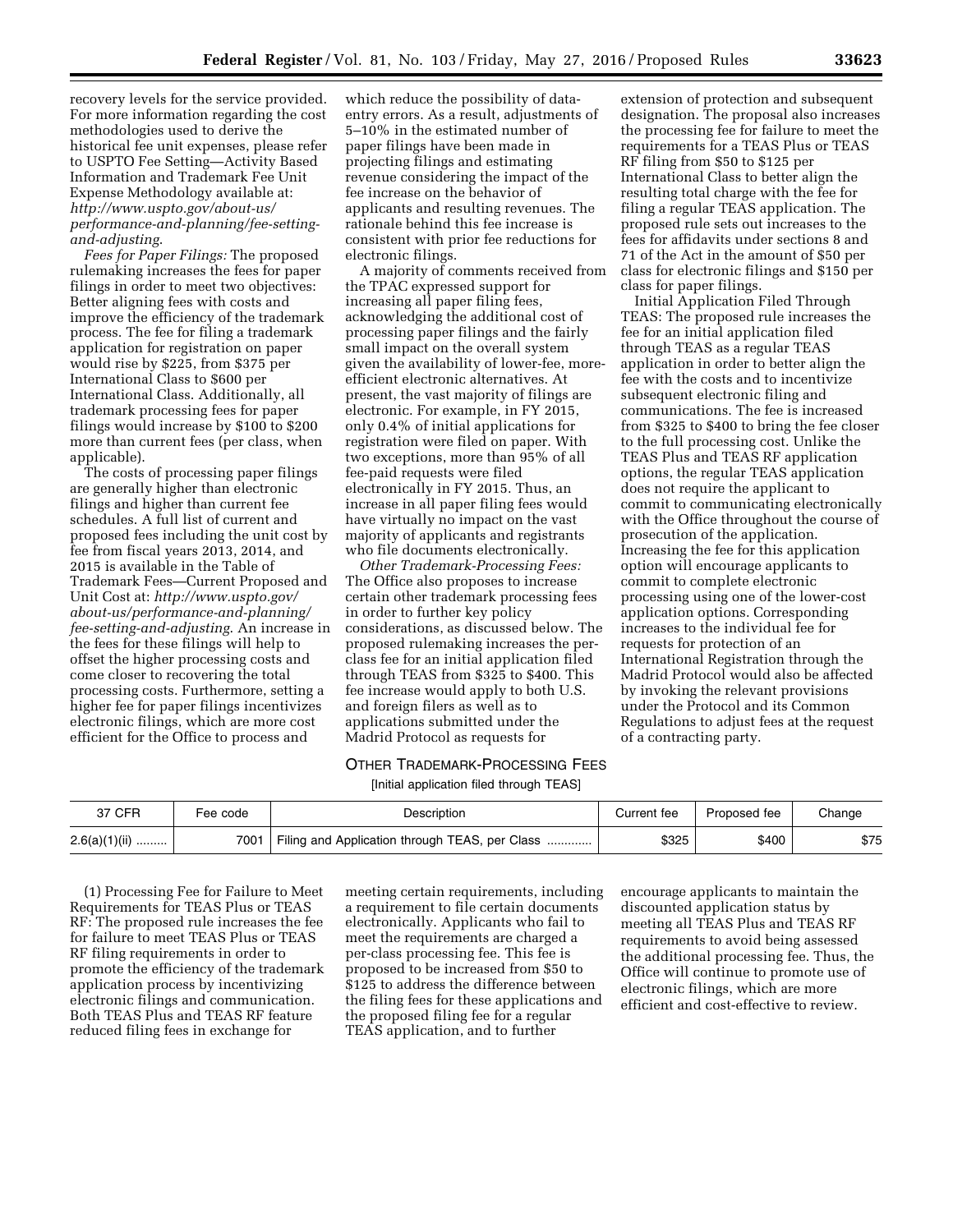# OTHER TRADEMARK-PROCESSING FEES

[Processing fee for failure to meet requirements for TEAS Plus or TEAS RF]

| 37 CFR         | Fee code | Description                                                                      | Current fee | Proposed fee | Change |
|----------------|----------|----------------------------------------------------------------------------------|-------------|--------------|--------|
| $2.6(a)(1)(v)$ | 6008     | Additional Processing Fee under §2.22(c) or §2.23(c),<br>per Class (paper).      | \$50        | \$125        | \$75   |
| $2.6(a)(1)(v)$ | 7008     | Additional Processing Fee under §2.22(c) or §2.23(c),<br>per Class (electronic). | 50          | 125          | 75     |

(2) Affidavits under sections 8 and 71 of the Act: In addition to aligning the fees with full costs, the increase in fees for submitting affidavits under sections 8 and 71 will help to ensure the accuracy and integrity of the trademark register. Costs are set to increase for these filings as a result of the need for increased legal examination. In 2012, the USPTO began the Post Registration Proof of Use Pilot Program, during

which 500 registrations (for which section 8 or 71 Declarations of Use were filed) were reviewed to assess the accuracy and integrity of the trademark register as to the actual use of the mark with the goods and/or services identified in the registration. The findings of the pilot program demonstrated a need for ongoing measures for additional review of these filings on a permanent basis. Such

registrations, and resulting in a more accurate trademark register. Increased fees will be required to support the additional review.

additional measures, which are currently under development in a separate rulemaking, will help identify

and remove registrations with

reducing the number of invalid

insufficient maintenance filings, thereby

# OTHER TRADEMARK-PROCESSING FEES

[Affidavits under § 8 and § 71 of the Act]

| 37 CFR           | Fee code | Description                                                              | Current fee | Proposed fee | Change |
|------------------|----------|--------------------------------------------------------------------------|-------------|--------------|--------|
| $2.6(a)(12)(i)$  | 6205     | Filing an Affidavit under sec. 8 of the Act on Paper, per<br>Class.      | \$100       | \$250        | \$150  |
| $2.6(a)(12)(ii)$ | 7205     | Filing an Affidavit under sec. 8 of the Act through TEAS,<br>per Class.  | 100         | 150          | 50     |
| 7.6(a)(6)(i)     | 6905     | Filing an Affidavit under sec. 71 of the Act on Paper,<br>per Class.     | 100         | 250          | 150    |
| 7.6(a)(6)(ii)    | 7905     | Filing an Affidavit under sec. 71 of the Act through<br>TEAS, per Class. | 100         | 150          | 50     |

*Trademark Service Fees:* The proposed rule discontinues two trademark service fees and replaces two ''at-cost'' service fees with a set fee. The proposal discontinues the deposit account set-up fee because the process

will be handled electronically, thus reducing the cost to process. The proposed rule also discontinues the selfservice copy fees because the service will be provided by a third-party vendor. Finally, the unspecified labor

fees are being replaced with a set fee of \$160 for expedited service and \$40 for overnight delivery. The proposed fees are based on an average hourly cost of \$40 per hour and the additional time estimated to fulfill the type of request.

# TRADEMARK SERVICE FEES

| 37 CFR                                         | Fee code             | Description                                                                                                                                                                                                                                                                                                                                                                                      | Current fee            | Proposed fee      | Change            |
|------------------------------------------------|----------------------|--------------------------------------------------------------------------------------------------------------------------------------------------------------------------------------------------------------------------------------------------------------------------------------------------------------------------------------------------------------------------------------------------|------------------------|-------------------|-------------------|
| $2.6(b)(11)$<br>$2.6(b)(8)$                    | 8524<br>New          | Unspecified Other Services, Excluding Labor<br>Marginal Cost, Paid in Advance, For Each Hour of Ter-<br>minal Session Time, Including Print Time, Using X-<br>Search Capabilities, Prorated for the Actual Time<br>Used. The Director May Waive the Payment by an In-<br>dividual for Access to X-Search upon a Showing of<br>Need or Hardship, and if Such Waiver is in the Public<br>Interest. | At cost                | n/a<br>\$40       | n/a<br>n/a        |
| $2.6(b)(13)(i)$<br>$2.6(b)(9)$<br>$2.6(b)(10)$ | 9201<br>8902<br>8523 | Self-Service Copy Charge, per Page Copishare Card<br>Labor Charges for Services, per Hour or Fraction                                                                                                                                                                                                                                                                                            | \$10<br>\$0.25<br>\$40 | n/a<br>n/a<br>n/a | n/a<br>n/a<br>n/a |
| $2.6(b)(10)$<br>$2.6(b)(9)$                    | New<br>New           | Thereof.                                                                                                                                                                                                                                                                                                                                                                                         |                        | \$160<br>\$40     | n/a<br>n/a        |

*Existing Fees at the TTAB:* This proposed rule also increases ex parte (*i.e.,* appeal) fees, which have not been adjusted in more than 25 years, and inter partes (*i.e.,* trial) fees, which have not been adjusted in 15 years. The proposal includes a \$100 per-class increase in fees for electronic filings for petitions for cancellation, notices of opposition, and ex parte appeals. A

\$200 increase, per class, is proposed for paper filings for the same requests. Currently, the cost of TTAB operations is heavily subsidized by revenue from other trademark processing fees. The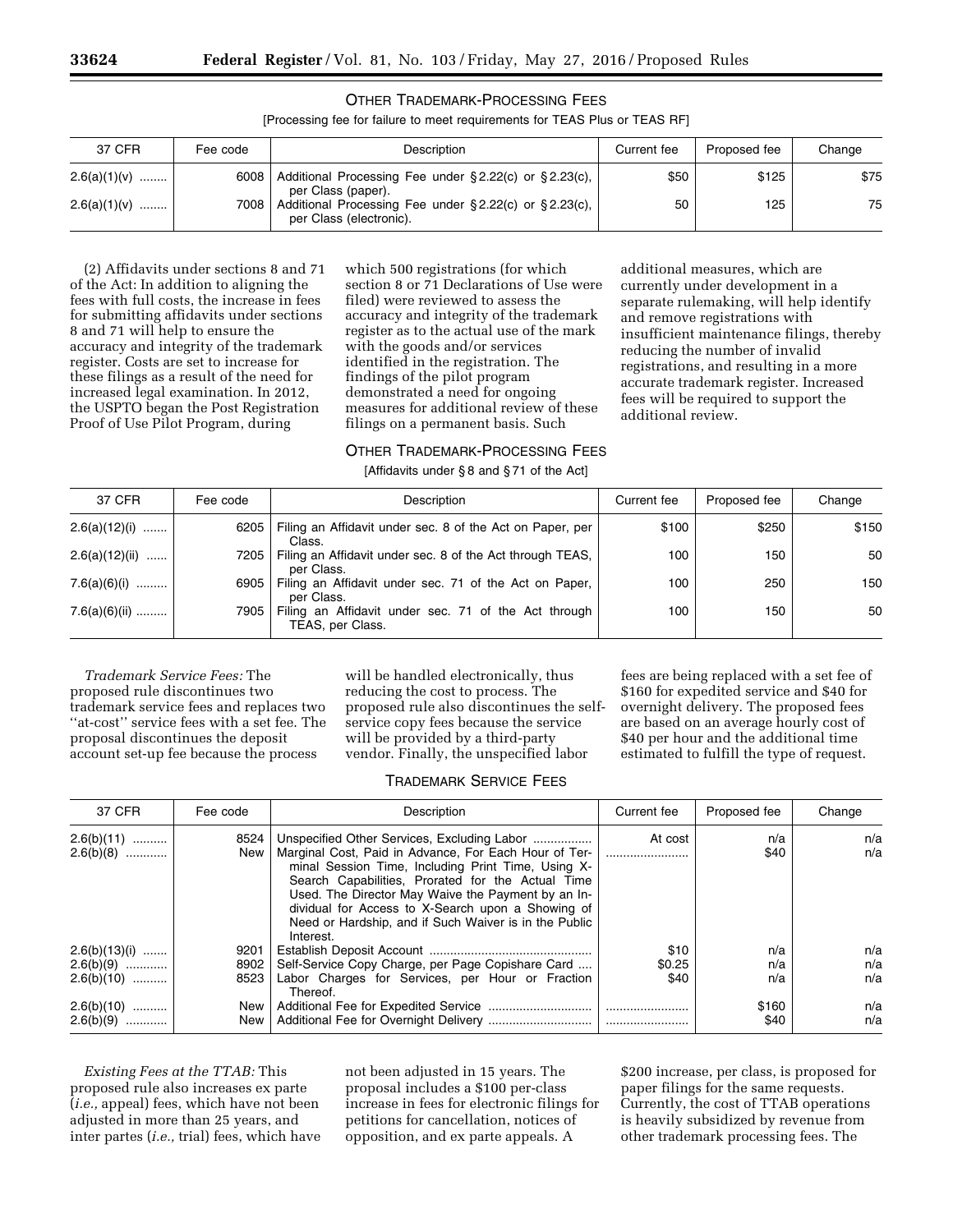proposed increases will not recover the full costs of TTAB operations, but will bring the fees closer to the full costs in order to bring better alignment between

costs and fees. Furthermore, the increased fees for paper filings will incentivize lower-cost electronic filing in order to improve the efficiency of

processing and reduce total costs. In general, TPAC commenters supported these fee increases because of the recognized costs for processing.

| 37 CFR           | Fee code | Description                                                                                | Current fee | Proposed fee | Change |
|------------------|----------|--------------------------------------------------------------------------------------------|-------------|--------------|--------|
| $2.6(a)(16)(i)$  | 6401     | Filing a Petition to Cancel on Paper, per Class                                            | \$300       | \$500        | \$200  |
| $2.6(a)(16)(ii)$ | 7401     | Filing a Petition to Cancel through ESTTA, per Class                                       | 300         | 400          | 100    |
| $2.6(a)(17)(i)$  |          | 6402   Filing a Notice of Opposition on Paper, per Class                                   | 300         | 500          | 200    |
| $2.6(a)(17)(ii)$ |          | 7402   Filing a Notice of Opposition through ESTTA, per Class                              | 300         | 400          | 100    |
| $2.6(a)(18)(i)$  |          | 6403 Ex Parte Appeal to the Trademark Trial and Appeal                                     | 100         | 300          | 200    |
|                  |          | Board Filed on Paper, per Class.                                                           |             |              |        |
| $2.6(a)(18)(ii)$ | 7403     | Ex Parte Appeal to the Trademark Trial and Appeal<br>Board Filed through ESTTA, per Class. | 100         | 200          | 100    |

*Establish Fees for Extensions of Time at the TTAB:* New fees are proposed for requests for extensions of time to file a notice of opposition in order to better align the fees with the processing costs as well as to protect the integrity of the trademark register. The public has 30 days from the date of publication of an application to file a notice of opposition

with the TTAB. However, a potential opposer has available to it several types of extensions, which currently have no fee, that allows the opposer to delay an application or delay making a decision regarding whether to file an opposition. Currently, there is no fee associated with extensions of time to file a notice of opposition. The rulemaking proposes

a tiered fee structure for these filings. Under the proposed structure, applicants may request: (1) An initial 30-day extension for no fee; (2) a subsequent 60-day extension for a fee of \$100 for electronic filings and \$200 for paper filings; and (3) a final 60-day extension for a fee of \$200 for electronic filings and \$300 for paper filings.

## ESTABLISH FEES FOR EXTENSIONS OF TIME AT THE TTAB

| 37 CFR           | Fee code | Description                                                                                                                            | Current fee | Proposed fee | Change |
|------------------|----------|----------------------------------------------------------------------------------------------------------------------------------------|-------------|--------------|--------|
| $2.6(a)(22)(i)$  | New      | Filing a Request for an Extension of Time to File a No-<br>tice of Opposition under $\S 2.102(c)(3)$ on Paper.                         |             | \$200        | n/a    |
| $2.6(a)(22)(ii)$ | New      | Filing a Request for an Extension of Time to File a No-<br>tice of Opposition under $\S 2.102(c)(3)$ through ESTTA.                    |             | 100          | n/a    |
| $2.6(a)(23)(i)$  | New      | Filing a Request for an Extension of Time to File a No-<br>tice of Opposition under $\S 2.102(c)(1)(ii)$ or $(c)(2)$ on<br>Paper.      |             | 300          | n/a    |
| $2.6(a)(23)(ii)$ | New      | Filing a Request for an Extension of Time to File a No-<br>tice of Opposition under $\S 2.102(c)(1)(ii)$ or $(c)(2)$<br>through ESTTA. |             | 200          | n/a    |

These fees would yield efficiencies by encouraging potential opposers to make decisions regarding filing an opposition sooner, thus reducing delays to applicants. Additionally, for those that file the notice of opposition, the fee will result in faster conclusion of TTAB cases by encouraging earlier decisions to initiate proceedings. This should also help to protect the integrity of the trademark register by encouraging timely decisions and filings to ensure that the rights of other applicants and the public are not adversely affected.

The TPAC commenters expressed some concern over the establishment of these fees, noting that it may result in a higher number of oppositions being filed because the decision is rushed. Given that the fee for the notice of opposition has also been increased, the Office believes that the fees should encourage earlier calculated decisions based on all of the available information and fees. Furthermore, implementing a

tiered-fee structure will reduce the number of potential opposers that use the extensions merely to delay applications.

Finally, these fees will help offset the processing costs. In FY 2015, the Office received 17,000 requests for extensions of time to file a notice of opposition, but there has been no fee to cover the costs to process these filings. It is customary for requests that delay processing of records, such as extensions, to require a fee to contribute to the cost of processing the filing as well as the overall cost of processing of appeals and trials. These fees are necessary to help attain primary Office goals of recovering the aggregate cost of operations, along with key policy considerations such as encouraging efficient processing.

*Costs and Benefits:* This rulemaking is not considered to be economically significant under Executive Order 12866 (Sept. 30, 1993).

## **Discussion of Proposed Regulatory Changes**

The USPTO proposes to amend §§ 2.6 and 7.6 to establish new or increase certain existing trademark fees, and to make other conforming changes, as described in the section-by-section analysis below.

The USPTO proposes to revise § 2.6(a)(1)(i) to increase the fee for an initial application filed on paper from \$375 to \$600 per class, and § 2.6(a)(1)(ii) to increase the fee for an initial application filed using the regular TEAS option from \$325 to \$400 per class. This increase would also apply to requests for extension of protection filed under the Madrid Protocol.

The USPTO proposes to revise  $§ 2.6(a)(1)(v)$  to increase the fee for failure to meet TEAS Plus or TEAS RF requirements from \$50 to \$125 per class.

The USPTO proposes to revise § 2.6(a)(2) to read ''Amendment to allege use" and to add  $\S\S 2.6(a)(2)(i)$  and (ii) to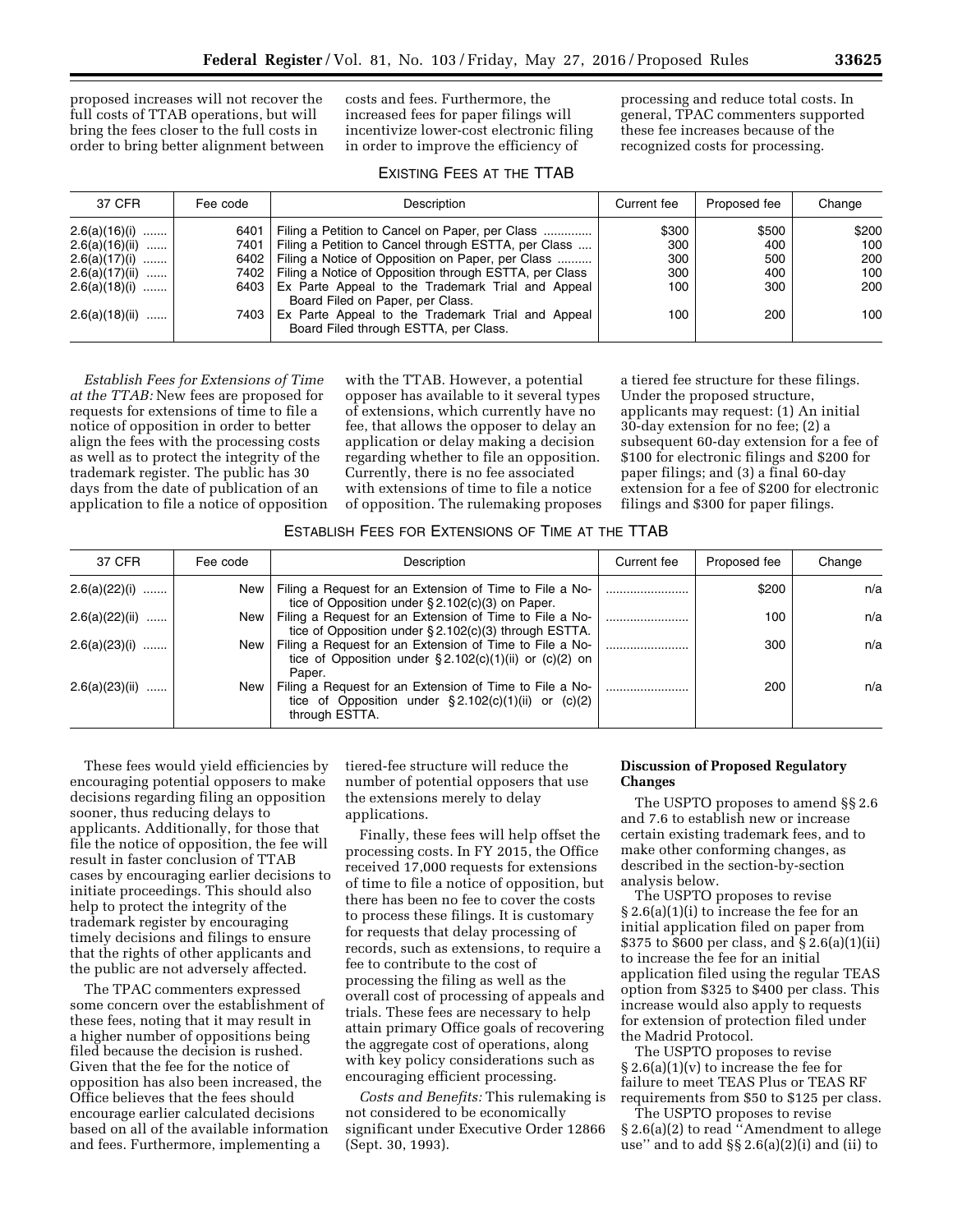set out the fees for filing an amendment to allege use on paper and through TEAS, respectively. The proposed § 2.6(a)(2)(i) increases the paper filing fee, per class, from \$100 to \$200.

The USPTO proposes to revise § 2.6(a)(3) to read ''Statement of use'' and to add  $\S 2.6(a)(3)(i)$  and (ii) to set out the fees for filing a statement of use on paper and through TEAS, respectively. The proposed § 2.6(a)(3)(i) increases the paper filing fee, per class, from \$100 to \$200.

The USPTO proposes to revise § 2.6(a)(4) to read ''Extension of time for filing statement of use'' and to add § 2.6(a)(4)(i) and (ii) to set out the fees for filing an extension of time to file a statement of use on paper and through TEAS, respectively. The proposed § 2.6(a)(4)(i) increases the paper filing fee, per class, from \$150 to \$250.

The USPTO proposes to revise § 2.6(a)(5)(i) to increase the fee for filing an application for renewal of a registration on paper from \$400 to \$500 per class.

The USPTO proposes to revise § 2.6(a)(6) to read ''Renewal during grace period'' and to add § 2.6(a)(6)(i) and (ii) to set out the fees for filing a renewal application during the grace period on paper and through TEAS, respectively. The proposed § 2.6(a)(6)(i) increases the paper filing fee, per class, from \$100 to \$200.

The USPTO proposes to revise § 2.6(a)(7) to read ''Publishing mark under section 12(c)'' and to add § 2.6(a)(7)(i) and (ii) to set out the fees for filing a request to publish a mark under section 12(c) on paper and through TEAS, respectively. The proposed  $\S 2.6(a)(7)(i)$  increases the paper filing fee, per class, from \$100 to \$200.

The USPTO proposes to revise § 2.6(a)(8) to read ''New certificate of registration'' and to add § 2.6(a)(8)(i) and (ii) to set out the fees for a filing a request to issue a new certificate of registration on paper and through TEAS, respectively. The proposed § 2.6(a)(8)(i) increases the paper filing fee from \$100 to \$200.

The USPTO proposes to revise § 2.6(a)(9) to read "Certificate of correction of registrant's error'' and to add § 2.6(a)(9)(i) and (ii) to set out the fees for filing a request to issue a certification of correction of a registrant's error on paper and through TEAS, respectively. The proposed § 2.6(a)(9)(i) increases the paper filing fee from \$100 to \$200.

The USPTO proposes to revise § 2.6(a)(10) to read ''Disclaimer to a registration" and to add  $\S 2.6(a)(10)(i)$ and (ii) to set out the fees for submitting a disclaimer to a registration on paper and through TEAS or the Electronic System for Trademark Trials and Appeals (ESTTA), respectively. The proposed  $\S 2.6(a)(10)(i)$  increases the paper filing fee from \$100 to \$200.

The USPTO proposes to revise § 2.6(a)(11) to read ''Amendment of registration" and to add  $\S 2.6(a)(11)(i)$ and (ii) to set out the fees for filing an amendment to a registration on paper and through TEAS or ESTTA, respectively. The proposed § 2.6(a)(11)(i) increases the paper filing fee from \$100 to \$200.

The USPTO proposes to revise § 2.6(a)(12) to read ''Affidavit under section 8" and to add  $\S 2.6(a)(12)(i)$  and (ii) to set out the fees for filing an affidavit under section 8 of the Act on paper and through TEAS. The proposed § 2.6(a)(12)(i) increases the paper filing fee, per class, from \$100 to \$250, and the proposed  $\S 2.6(a)(12)(ii)$  increases the electronic filing fee, per class, from \$100 to \$150.

The USPTO proposes to revise § 2.6(a)(13) to read ''Affidavit under section  $15$ " and to add  $\S 2.6(a)(13)(i)$ and (ii) to set out the fees for filing an affidavit under section 15 of the Act on paper and through TEAS, respectively. The proposed § 2.6(a)(13)(i) increases the paper filing fee, per class, from \$200 to \$300.

The USPTO proposes to revise § 2.6(a)(14) to read ''Filing section 8 affidavit during grace period'' and to add  $\S 2.6(a)(14)(i)$  and (ii) to set out the fees for filing an affidavit under section 8 of the Act during the grace period on paper and through TEAS, respectively. The proposed  $\S 2.6(a)(14)(i)$  increases the paper filing fee, per class, from \$100 to \$200.

The USPTO proposes to revise § 2.6(a)(15) to read ''Petitions to the Director'' and to add § 2.6(a)(15)(i) and (ii) to set out the fees for filing a petition to the Director on paper and through TEAS. The proposed  $\S 2.6(a)(15)(i)$ increases the paper filing fee from \$100 to \$200.

The USPTO proposes to revise § 2.6(a)(16) to read ''Petition to cancel'' and to add  $\S 2.6(a)(16)(i)$  and (ii) to set out the fees for filing a petition to cancel on paper and through ESTTA. The proposed  $\S 2.6(a)(16)(i)$  increases the paper filing fee, per class, from \$300 to \$500 and  $\S 2.6(a)(16)(ii)$  increases the electronic filing fee, per class, from \$300 to \$400.

The USPTO proposes to revise § 2.6(a)(17) to read ''Notice of opposition" and to add  $\S 2.6(a)(17)(i)$ and (ii) to set out the fees for filing a notice of opposition on paper and through ESTTA. The proposed

§ 2.6(a)(17)(i) increases the paper filing fee, per class, from \$300 to \$500 and § 2.6(a)(17)(ii) increases the electronic filing fee, per class, from \$300 to \$400.

The USPTO proposes to revise § 2.6(a)(18) to read ''Ex parte appeal'' and to add  $\S 2.6(a)(18)(i)$  and (ii) to set out the fees for filing an ex parte appeal on paper and through ESTTA. The proposed § 2.6(a)(18)(i) increases the paper filing fee, per class, from \$100 to \$300 and  $\S 2.6(a)(18)(ii)$  increases the electronic filing fee, per class, from \$100 to \$200.

The USPTO proposes to revise § 2.6(a)(19) to read ''Dividing an application" and to add  $\S 2.6(a)(19)(i)$ and (ii) to set out the fees for filing a request to divide an application on paper and through TEAS, respectively. The proposed § 2.6(a)(19)(i) increases the paper filing fee from \$100 to \$200 per new application created.

The USPTO proposes to revise § 2.6(a)(20) to read ''Correcting deficiency in section 8 affidavit'' and to add  $\S 2.6(a)(20)(i)$  and (ii) to set out the fees for filing a correction in a section 8 affidavit on paper and through TEAS, respectively. The proposed § 2.6(a)(20)(i) increases the paper filing fee from \$100 to \$200.

The USPTO proposes to revise § 2.6(a)(21) to read ''Correcting deficiency in renewal application'' and to add  $\S 2.6(a)(21)(i)$  and (ii) to set out the fees for filing a correction in a renewal application on paper and through TEAS, respectively. The proposed  $\S 2.6(a)(21)(i)$  increases the paper filing fee from \$100 to \$200.

The USPTO proposes to add § 2.6(a)(22) to read ''Extension of time for filing notice of opposition under  $\S 2.102(c)(1)(ii)$  or  $(c)(2)'$  and § 2.6(a)(22)(i) and (ii) to set out the fees for filing a request for an extension of time to file a notice of opposition pursuant to  $\S 2.102(c)(1)(ii)$  or  $(c)(2)$  on paper and through ESTTA. The proposed  $\S 2.6(a)(22)(i)$  sets the paper filing fee at  $$200$  and  $$2.6(a)(22)(ii)$  sets the electronic filing fee at \$100.

The USPTO proposes to add § 2.6(a)(23) to read ''Extension of time for filing notice of opposition under  $\S 2.102(c)(3)$ " and  $\S 2.6(a)(23)(i)$  and (ii) to set out the fees for filing a request for an extension of time to file a notice of opposition pursuant to § 2.102(c)(3) on paper and through ESTTA. The proposed § 2.6(a)(23)(i) sets the paper filing fee at  $$300$  and  $$2.6(a)(23)(ii)$  sets the electronic filing fee at \$200.

The USPTO proposes to revise § 2.6(b)(9) to delete the current fee for self-service copies and replace it with a fee of \$40 for overnight delivery.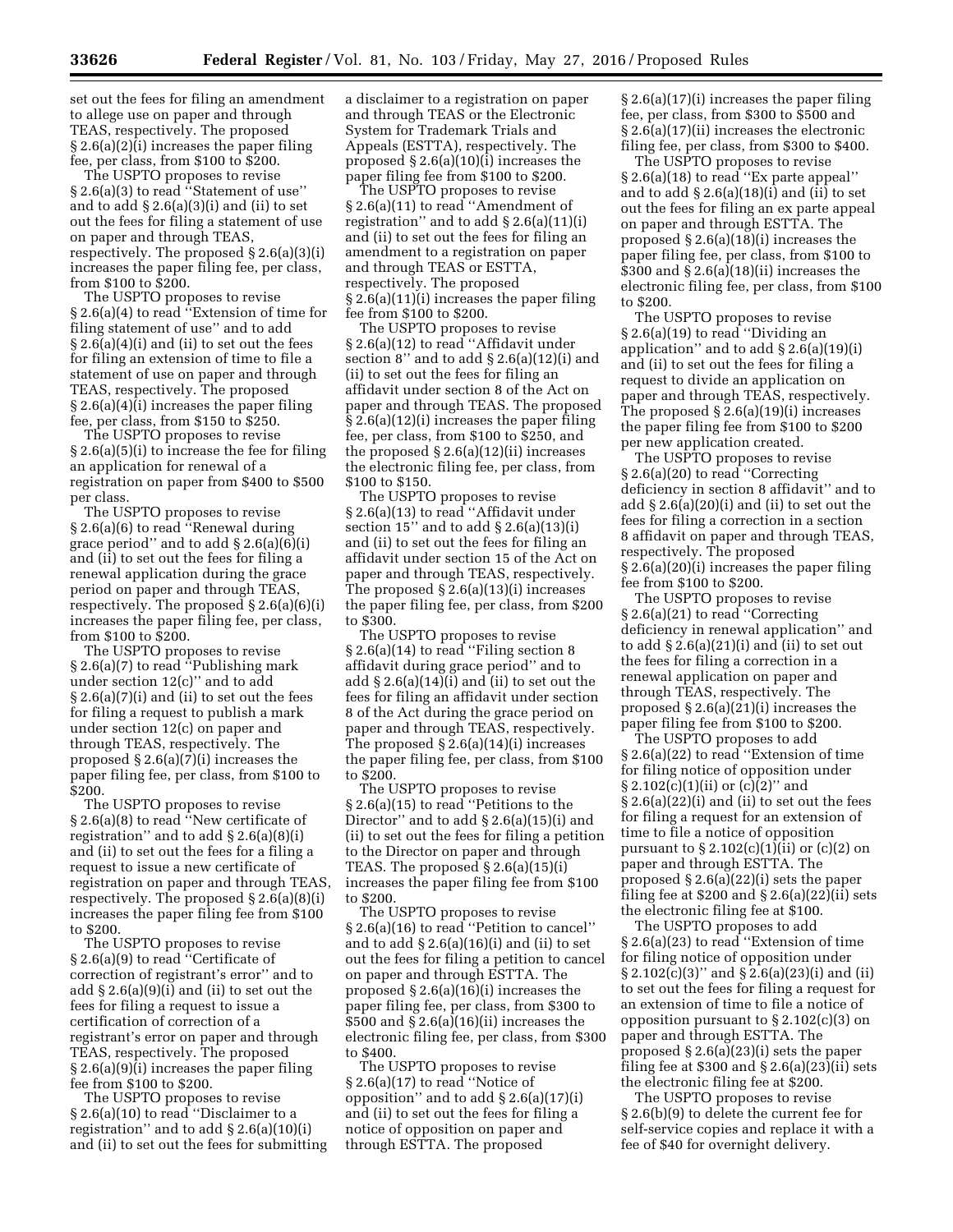The USPTO proposes to revise § 2.6(b)(10) to delete the current fee for labor charges and replace it with a fee of \$160 for expedited service.

The USPTO proposes to delete the current § 2.6(b)(11) and to redesignate the current  $\S 2.6(b)(12)$  as  $\S 2.6(b)(11)$ .

The USPTO proposes to delete the current  $\S 2.6(b)(13)$  and  $(b)(13)(i)$ , to redesignate the current § 2.6(b)(13)(ii) as § 2.6(b)(12), and to add the wording ''Deposit account'' at the beginning of the paragraph.

The USPTO proposes to revise § 2.200(b) to delete the reference to the extra charge in § 2.6(b)(10), pursuant to the proposed change to § 2.6(b)(10) set forth above.

The USPTO proposes to revise § 2.208(a) to delete the reference to the fee for establishing a deposit account and amend the reference regarding the service charge to § 2.6(b)(12), pursuant to the proposed changes to §§ 2.6(b)(13) through (13)(ii) set forth above.

The USPTO proposes to revise § 7.6(a)(1) to read "Certification of international application based on single application or registration'' and to add § 7.6(a)(1)(i) and (ii) to set out the fees for certifying an international application based on a single basic application or registration on paper and through TEAS, respectively. The proposed  $\S 7.6(a)(1)(i)$  increases the paper filing fee, per class, from \$100 to \$200.

The USPTO proposes to revise § 7.6(a)(2) to read ''Certification of international application based on more than one application or registration'' and to add § 7.6(a)(2)(i) and (ii) to set out the fees for certifying an international application based on a more than one application or registration on paper and through TEAS, respectively. The proposed § 7.6(a)(2)(i) increases the paper filing fee, per class, from \$150 to \$250.

The USPTO proposes to revise § 7.6(a)(3) to read "Transmission of subsequent designation'' and to add § 7.6(a)(3)(i) and (ii) to set out the fees for transmitting a subsequent designation under § 7.21 on paper and through TEAS, respectively. The proposed  $\S 7.6(a)(3)(i)$  increases the paper filing fee from \$100 to \$200.

The USPTO proposes to revise § 7.6(a)(4) to read ''Transmission of request to record an assignment or restriction'' and to add § 7.6(a)(4)(i) and (ii) to set out the fees for transmitting a request to record an assignment or restriction under § 7.23 or § 7.24 on paper and through TEAS, respectively. The proposed § 7.6(a)(4)(i) increases the paper filing fee from \$100 to \$200.

The USPTO proposes to revise § 7.6(a)(5) to read ''Notice of replacement" and to add  $\S 7.6(a)(5)(i)$ and (ii) to set out the fees for filing a notice of replacement under § 7.28 on paper and through TEAS, respectively. The proposed § 7.6(a)(5)(i) increases the fee, per class, for filing a notice of replacement on paper from \$100 to \$200.

The USPTO proposes to revise § 7.6(a)(6) to read ''Affidavit under section 71" and to add  $\S 7.6(a)(6)(i)$  and (ii) to set out the fees for filing an affidavit under section 71 of the Act on paper and through TEAS, respectively. The proposed  $\S 7.6(a)(6)(i)$  increases the paper filing fee, per class, from \$100 to  $$250$ , and the proposed  $$7.6(a)(6)(ii)$ increases the electronic filing fee, per class, from \$100 to \$150.

The USPTO proposes to revise § 7.6(a)(7) to read ''Filing affidavit under section 71 during grace period'' and to add § 7.6(a)(7)(i) and (ii) to set out the surcharge for filing an affidavit under section 71 of the Act during the grace period on paper and through TEAS, respectively. The proposed § 7.6(a)(7)(i) increases the surcharge, per class, for filing an affidavit during the grace period on paper from \$100 to \$200.

The USPTO proposes to revise § 7.6(a)(8) to read ''Correcting deficiency in section 71 affidavit'' and to add §§ 7.6(a)(8)(i) and (ii) to set out the fees for correcting a deficiency in a section 71 affidavit on paper and through TEAS, respectively. The proposed § 7.6(a)(8)(i) increases the fee for filing the correction on paper from \$100 to \$200.

#### **Rulemaking Requirements**

#### *America Invents Act*

This rulemaking proposes to set and adjust fees under section 10(a) of the AIA. Section 10(a) of the AIA authorizes the Director to set or adjust by rule any trademark fee established, authorized, or charged under the Trademark Act for any services performed by, or materials furnished by the Office. *See* section 10 of the AIA, Public Law 112–29, 125 Stat. 284, 316–17. Section 10(e) of the AIA sets forth the general requirements for rulemakings that set or adjust fees under this authority. In particular, section 10(e)(1) requires the Director to publish in the **Federal Register** any proposed fee change under section 10, and include in such publication the specific rationale and purpose for the proposal, including the possible expectations or benefits resulting from the proposed change. For such rulemakings, the AIA requires that the Office provide a public comment period of not less than 45 days.

The TPAC advises the Under Secretary of Commerce for Intellectual Property and Director of the USPTO on the management, policies, goals, performance, budget, and user fees of Trademark operations. When adopting fees under section 10, the AIA requires the Director to provide the TPAC with the proposed fees at least 45 days prior to publishing the proposed fees in the **Federal Register**. The TPAC then has at least 30 days within which to deliberate, consider, and comment on the proposal, as well as hold public hearing(s) on the proposed fees. The TPAC must make a written report available to the public of the comments, advice, and recommendations of the committee regarding the proposed fees before the Office issues any final fees. The Office will consider and analyze any comments, advice, or recommendations received from the TPAC before finally setting or adjusting fees.

Consistent with the requirements of the AIA, on October 14, 2015, the Director notified the TPAC of the Office's intent to set or adjust trademark fees and submitted a preliminary trademark fee proposal with supporting materials. The preliminary trademark fee proposal and associated materials are available at *[http://www.uspto.gov/](http://www.uspto.gov/about-us/performance-and-planning/fee-setting-and-adjusting) [about-us/performance-and-planning/](http://www.uspto.gov/about-us/performance-and-planning/fee-setting-and-adjusting) [fee-setting-and-adjusting.](http://www.uspto.gov/about-us/performance-and-planning/fee-setting-and-adjusting)* The revenue estimate for the fee proposal considered by the TPAC was included in the USPTO FY 2017 President's Budget request. The fee schedule associated with the original proposal is presented as Alternative 4—Original Proposal to TPAC.

The TPAC held a public hearing in Alexandria, Virginia on November 3, 2015. Transcripts of this hearing and comments submitted to the TPAC in writing are available for review at *[http://](http://www.uspto.gov/about-us/performance-and-planning/fee-setting-and-adjusting)  [www.uspto.gov/about-us/performance](http://www.uspto.gov/about-us/performance-and-planning/fee-setting-and-adjusting)[and-planning/fee-setting-and-adjusting.](http://www.uspto.gov/about-us/performance-and-planning/fee-setting-and-adjusting)*  The TPAC released its report regarding the preliminary proposed fees on November 30, 2015. The report can be found online at *[http://www.uspto.gov/](http://www.uspto.gov/about-us/performance-and-planning/fee-setting-and-adjusting) [about-us/performance-and-planning/](http://www.uspto.gov/about-us/performance-and-planning/fee-setting-and-adjusting) [fee-setting-and-adjusting.](http://www.uspto.gov/about-us/performance-and-planning/fee-setting-and-adjusting)* 

## *Initial Regulatory Flexibility Analysis*

The USPTO publishes this Initial Regulatory Flexibility Analysis (IRFA) as required by the Regulatory Flexibility Act (RFA) (5 U.S.C. 601 *et seq.*) to examine the impact of the Office's proposed changes to trademark fees on small entities and to seek the public's views. Under the RFA, whenever an agency is required by 5 U.S.C. 553 (or any other law) to publish a notice of proposed rulemaking (NPRM), the agency must prepare and make available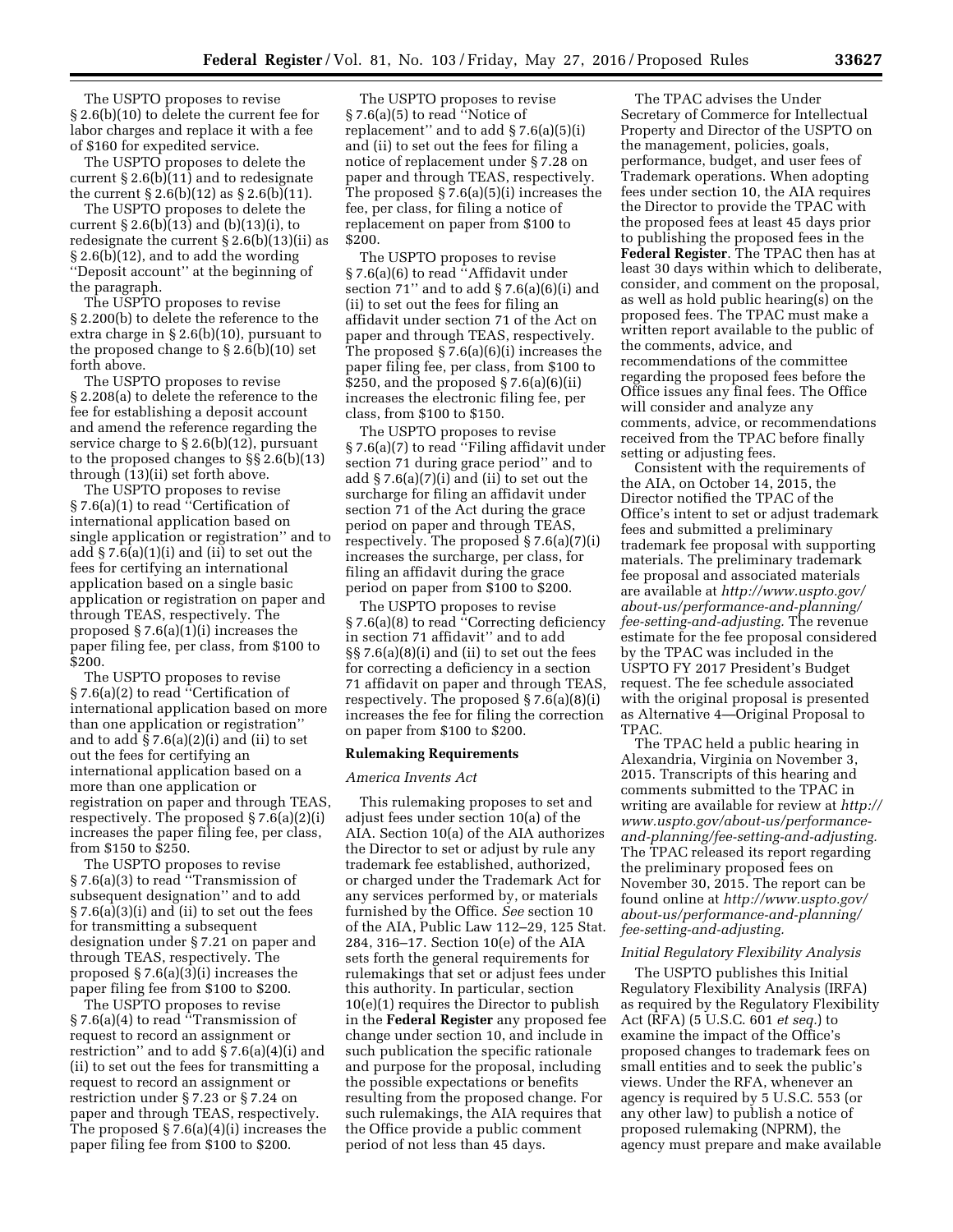for public comment an IRFA, unless the agency certifies under 5 U.S.C. 605(b) that the proposed rule, if implemented, will not have a significant economic impact on a substantial number of small entities. 5 U.S.C. 603, 605.

Items 1–5 below discuss the five items specified in 5 U.S.C. 603(b)(1) through (5) to be addressed in an IRFA. Item 6 below discusses alternatives to this proposal that the Office considered.

*1. Description of the reasons that action by the USPTO is being considered:* 

The USPTO proposes setting and adjusting certain trademark fees as authorized by section 10 of the AIA. The fee schedule proposed under section 10 in this rulemaking will recover the aggregate estimated trademark costs of the Office while achieving strategic and operational goals, such as maintaining an operating reserve, implementing measures to maintain trademark pendency and high trademark quality, modernizing the trademark IT systems, continuing programs for stakeholder and public outreach, and enhancing operations of the TTAB. Aggregate costs are estimated through the USPTO budget-formulation process with the annual preparation of a five-year performance-based budget request.

Revenues are estimated based on the projected demand for trademark products and services and fee rates.

*2. Succinct statement of the objectives of, and legal basis for, the proposed rule:* 

The policy objectives of the proposed rules are to: (1) Better align fees with full costs; (2) protect the integrity of the register; and (3) promote the efficiency of the trademark process. As to the legal basis for the proposed rules, Section 10 of the AIA provides the authority for the Director to set or adjust by rule any fee established, authorized, or charged under the Trademark Act of 1946, 15 U.S.C. 1051 *et seq.,* as amended. *See also* section 31 of the Trademark Act, 15 U.S.C. 1113.

*3. Description of and, where feasible, estimate of the number of affected small entities:* 

The USPTO does not collect or maintain statistics in trademark cases on small- versus large-entity applicants, and this information would be required in order to determine the number of small entities that would be affected by the proposed rules. The USPTO believes that the overall impact of the proposed fee structure on applicants and registrants will be positive, because it promotes the more cost-effective

electronic filing system. There will be little or no impact for the majority of applicants and registrants that file electronically and communicate on a timely basis.

The proposed rules could apply to any entity filing with USPTO. The USPTO estimates that during the first fiscal year under the rules as proposed, assuming an expected implementation date of January 2017, the USPTO would expect to collect approximately \$18.4 million more in trademark processing, service, and TTAB fees. The USPTO would receive an additional \$0.7 million in fees from paper-filed applications and \$17.7 million more from electronically filed applications, including \$3 million from TEAS applications for the registration of a mark, \$3.2 million from requests for extension of protection and subsequent designations, \$0.3 million for additional fees for applications failing to meet the TEAS Plus or TEAS RF requirements, and \$7.8 million for affidavits of use under sections 8 and 71. TTAB fees would increase by \$3.6 million, of which \$2.1 million is expected from the newly established fees for filing extensions of time to file an opposition after the initial request.

| Trademark fee category | Estimated<br>collections<br>with current<br>fees | Fstimated<br>collections<br>with<br>proposed fees | Change       |
|------------------------|--------------------------------------------------|---------------------------------------------------|--------------|
|                        | \$307.468.600                                    | \$325,869,200                                     | \$18,400,600 |
|                        | 1.752.750                                        | 2.467.350                                         | 714.600      |
|                        | 294.063.575                                      | 311.739.100                                       | 17.675.500   |
|                        | 17.787.900                                       | 20.763.600                                        | 2.975.700    |
|                        | 19.384.950                                       | 22.567.950                                        | 3.183.000    |
|                        | 320.800                                          | 663.200                                           | 342.400      |
|                        | 21.654.300                                       | 29.456.400                                        | 7.802.100    |
|                        | 4.742.000                                        | 8.310.700                                         | 3.568.700    |
| New TTAB Fees          |                                                  | 2.142.300                                         | 2.142.300    |
|                        | 11.652.240                                       | 11.663.440                                        | 11.200       |

*4. Description of the reporting, recordkeeping, and other compliance requirements of the proposed rule, including an estimate of the classes of small entities which will be subject to the requirement and the type of professional skills necessary for preparation of the report or record:* 

The proposed rule imposes no new reporting or recordkeeping requirements.

The proposed rule sets and adjusts trademark fees. The USPTO does not anticipate that the proposed rule would have a disproportionate impact upon any particular class of small or large entities.

*5. Description of any significant alternatives to the proposed rule which* 

*accomplish the stated objectives of applicable statutes and which minimize any significant economic impact of the rule on small entities:* 

The USPTO considered a total of five alternatives for setting fee rates before recommending this proposal. A full list of current and proposed fees for each of the alternatives is available in the IRFA Tables and the Trademark Fee Aggregate Revenue Tables at: *[http://](http://www.uspto.gov/about-us/performance-and-planning/fee-setting-and-adjusting) [www.uspto.gov/about-us/performance](http://www.uspto.gov/about-us/performance-and-planning/fee-setting-and-adjusting)[and-planning/fee-setting-and-adjusting.](http://www.uspto.gov/about-us/performance-and-planning/fee-setting-and-adjusting)*  The alternatives are explained here with additional information regarding how each proposal was developed and the aggregate revenue was estimated. A description of the Aggregate Revenue Estimating Methodologies is available

# at: *[http://www.uspto.gov/about-us/](http://www.uspto.gov/about-us/performance-and-planning/fee-setting-and-adjusting) [performance-and-planning/fee-setting](http://www.uspto.gov/about-us/performance-and-planning/fee-setting-and-adjusting)[and-adjusting.](http://www.uspto.gov/about-us/performance-and-planning/fee-setting-and-adjusting)*

The USPTO chose the alternative proposed herein because it will enable the Office to achieve its goals effectively and efficiently without unduly burdening small entities, erecting barriers to entry, or stifling incentives to innovate. The alternative proposed here secures the Office's required revenue to meet its aggregate costs, while meeting the strategic goals of better aligning fees with full costs, protecting the integrity of the register, and promoting the efficiency of the trademark process. The increased efficiencies realized through the proposed rule will benefit all applicants and registrants by allowing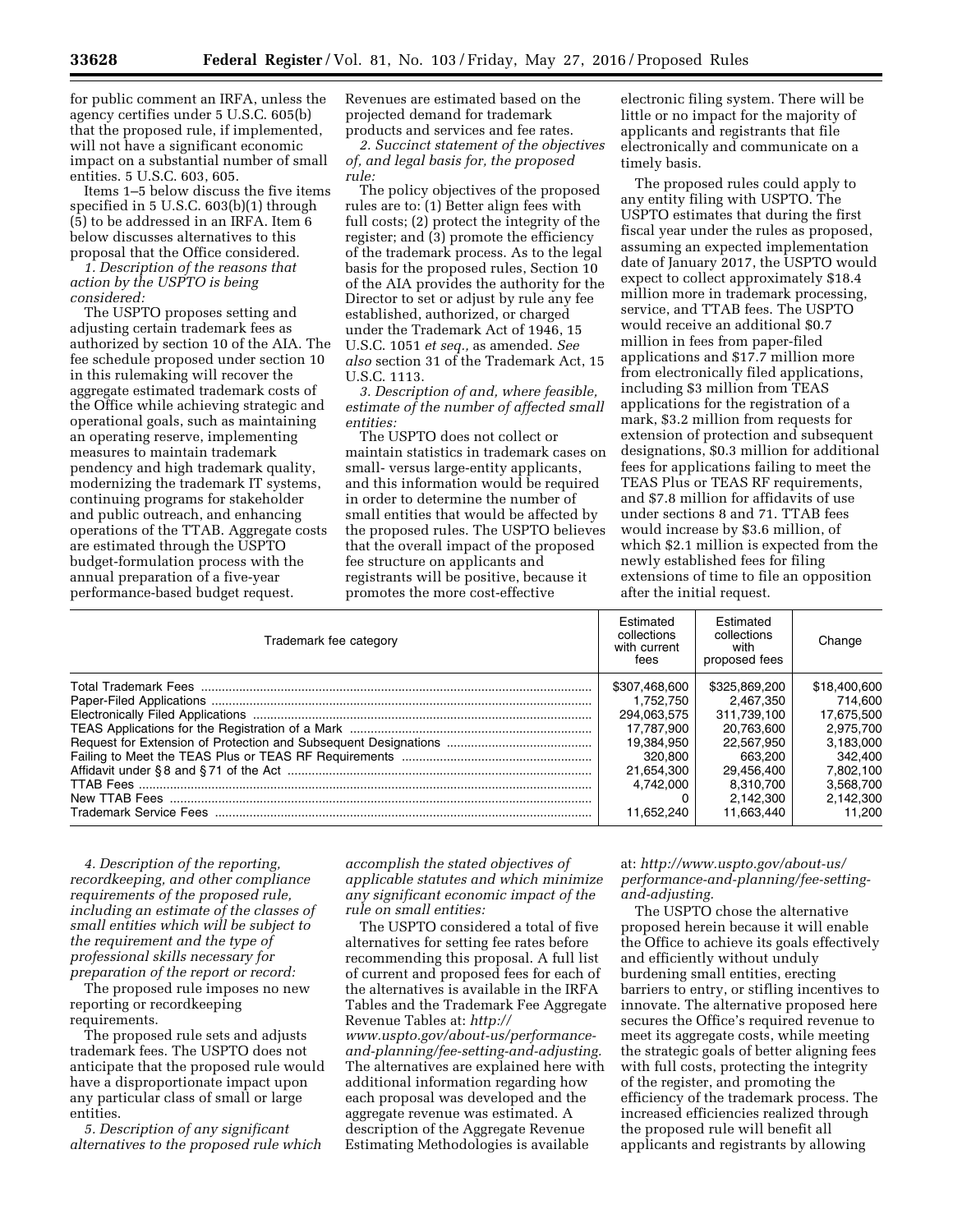registrations to be granted sooner and more efficiently removing unused marks from the register, thus allowing mark owners to more quickly and assuredly register their marks. All trademark applicants should benefit from the reduced pendency that will be realized under the proposed alternative. The proposed fee schedule for this alternative (labeled NPRM Proposal) is available at: *[http://www.uspto.gov/](http://www.uspto.gov/about-us/performance-and-planning/fee-setting-and-adjusting) [about-us/performance-and-planning/](http://www.uspto.gov/about-us/performance-and-planning/fee-setting-and-adjusting) [fee-setting-and-adjusting.](http://www.uspto.gov/about-us/performance-and-planning/fee-setting-and-adjusting)* 

One alternative to setting and increasing the proposed fees would be to take no action at this time regarding trademark fees and to leave all trademark fees as currently set. This alternative was rejected because, due to rising personnel and IT costs, the Office has determined that a fee increase is needed to accomplish the stated objective of better aligning fees with the full cost of products and services. In addition, increasing the trademark fees will assist in protecting the integrity of the register by incentivizing more timely filing of applications and other filings and more efficient resolution of appeals and trials and will promote the efficiency of the process by, in part, increasing the affordability of electronic filing options relative to paper filings. The proposed fee schedule for this alternative (labeled Alternative 1—No Change) is available at: *[http://](http://www.uspto.gov/about-us/performance-and-planning/fee-setting-and-adjusting) [www.uspto.gov/about-us/performance](http://www.uspto.gov/about-us/performance-and-planning/fee-setting-and-adjusting)[and-planning/fee-setting-and-adjusting.](http://www.uspto.gov/about-us/performance-and-planning/fee-setting-and-adjusting)* 

Another alternative to setting and increasing the proposed fees that was considered was to tie all trademark fees to the Consumer Price Index (CPI), applying a 9.956%, multi-year, acrossthe-board inflationary increase to all trademark fees. The 9.956% represents the estimated cumulative inflationary adjustment from FY 2017 through FY 2021. As estimated by the Congressional Budget Office, projected inflationary rates by fiscal year are: 2.17% in FY 2017, 2.39% in FY 2018, 2.38% in FY 2019, 2.42% in FY 2020, and 2.42% in FY 2021. This alternative was rejected because, unlike the proposed fee structure, there would be no improvements in fee design to accomplish the stated objectives of protecting the integrity of the register by incentivizing more timely filing of applications and other filings and more efficient resolution of appeals and trials. In addition, it was determined that adjusting trademark fees in accordance with increases or decreases in the CPI would likely lead to user confusion as fees would be adjusted by what could be viewed as non-traditional or unpredictable increments. The proposed fee schedule for this alternative (labeled

Alternative 2—CPI Increase) is available at: *[http://www.uspto.gov/about-us/](http://www.uspto.gov/about-us/performance-and-planning/fee-setting-and-adjusting) [performance-and-planning/fee-setting](http://www.uspto.gov/about-us/performance-and-planning/fee-setting-and-adjusting)[and-adjusting.](http://www.uspto.gov/about-us/performance-and-planning/fee-setting-and-adjusting)* 

Another alternative that was considered was full cost recovery per fee. This would require USPTO to set each trademark fee at 100% of unit cost to allow the USPTO to recover full cost per fee based on the most recent fee unit cost trends. The USPTO uses Activity Based Information to determine the historical costs of activities related to each fee. Additional information about the methodology is available at: *[http://](http://www.uspto.gov/about-us/performance-and-planning/fee-setting-and-adjusting)  [www.uspto.gov/about-us/performance](http://www.uspto.gov/about-us/performance-and-planning/fee-setting-and-adjusting)[and-planning/fee-setting-and-adjusting.](http://www.uspto.gov/about-us/performance-and-planning/fee-setting-and-adjusting)* 

It is common practice in the Federal Government to set a particular fee at a level to recover the cost of a given good or service. In OMB Circular A–25: *User Charges,* the OMB states that user charges (fees) should be sufficient to recover the full cost to the Federal Government of providing the particular service, resource, or good, when the government is acting in its capacity as sovereign. This alternative was rejected because it was determined that the costs for any given product or service can vary from year to year, such that a yearly review of all, and adjustment to many, trademark fees would be required, and could also lead to consumer confusion regarding what any given trademark fee was currently set at and what the relevant fee would be in the future. This alternative would have increased revenue by more than the current proposal in part because workloads are expected to increase. In addition, it was determined that setting the trademark fees to recover 100% of all costs associated with each product or service would not properly promote the efficiency of the process. The proposed fee schedule for this alternative (labeled Alternative 3—Individual Cost Recovery) is available at: *[http://](http://www.uspto.gov/about-us/performance-and-planning/fee-setting-and-adjusting) [www.uspto.gov/about-us/performance](http://www.uspto.gov/about-us/performance-and-planning/fee-setting-and-adjusting)[and-planning/fee-setting-and-adjusting.](http://www.uspto.gov/about-us/performance-and-planning/fee-setting-and-adjusting)* 

For purposes of this discussion, the preliminary trademark fee proposal presented to the TPAC is identified as alternative 4 in the Trademark Fee Aggregate Revenue Tables available at *[http://www.uspto.gov/about-us/](http://www.uspto.gov/about-us/performance-and-planning/fee-setting-and-adjusting) [performance-and-planning/fee-setting](http://www.uspto.gov/about-us/performance-and-planning/fee-setting-and-adjusting)[and-adjusting.](http://www.uspto.gov/about-us/performance-and-planning/fee-setting-and-adjusting)* The revenue estimate for the preliminary proposal considered by the TPAC was included in the USPTO FY 2017 President's Budget request. That proposal, as previously addressed in this notice, has been modified based on the feedback from the TPAC report received November 30, 2015 and feedback received from public comments. The preliminary proposal included an increase in the fee to file a

request for an extenstion of time to file a statement of use that would apply only to U.S.-based applicants that filed an application based on a future intention to use the mark. The current proposal no longer includes an increase to that fee unless it is filed on paper, consistent with the increase in all paper-filed requests. Instead, the current proposal includes an increase in the fee for filing an affidavit under section 8 and 71 that would apply to the continued maintenance of a registration. The current proposal also increases the fee for filing a TEAS application. The proposed fee schedule for this alternative (labeled Alternative 4— Original Proposal to TPAC (FY 17 PB)) is available at: *[http://www.uspto.gov/](http://www.uspto.gov/about-us/performance-and-planning/fee-setting-and-adjusting) [about-us/performance-and-planning/](http://www.uspto.gov/about-us/performance-and-planning/fee-setting-and-adjusting) [fee-setting-and-adjusting.](http://www.uspto.gov/about-us/performance-and-planning/fee-setting-and-adjusting)* 

*6. Identification, to the extent practicable, of all relevant Federal rules which may duplicate, overlap, or conflict with the proposed rule:* 

The proposed rules would not duplicate, overlap, or conflict with any other Federal rules.

*Executive Order 12866 (Regulatory Planning and Review):* This proposed rule has been determined to be significant for purposes of Executive Order 12866 (Sept. 30, 1993).

*Executive Order 13563 (Improving Regulation and Regulatory Review):* The USPTO has complied with Executive Order 13563 (Jan. 18, 2011). Specifically, the USPTO has, to the extent feasible and applicable: (1) Made a reasoned determination that the benefits justify the costs of the rule; (2) tailored the rule to impose the least burden on society consistent with obtaining the regulatory objectives; (3) selected a regulatory approach that maximizes net benefits; (4) specified performance objectives; (5) identified and assessed available alternatives; (6) provided the public with a meaningful opportunity to participate in the regulatory process, including soliciting the views of those likely affected prior to issuing a notice of proposed rulemaking, and provided online access to the rulemaking docket; (7) attempted to promote coordination, simplification, and harmonization across government agencies and identified goals designed to promote innovation; (8) considered approaches that reduce burdens and maintain flexibility and freedom of choice for the public; and (9) ensured the objectivity of scientific and technological information and processes, to the extent applicable.

*Executive Order 13132 (Federalism):*  This proposed rule does not contain policies with federalism implications sufficient to warrant preparation of a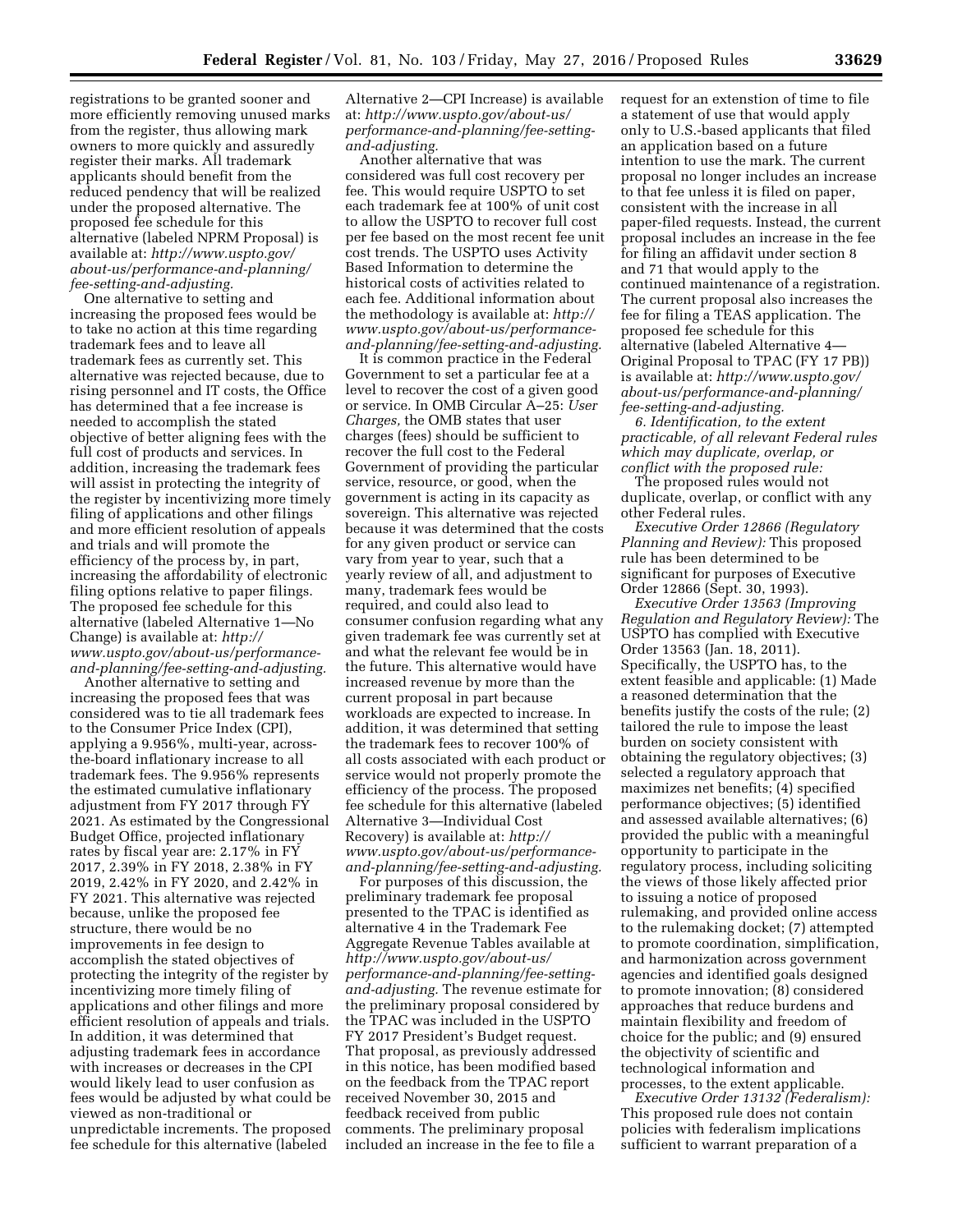Federalism Assessment under Executive Order 13132 (Aug. 4, 1999).

*Congressional Review Act:* Under the Congressional Review Act provisions of the Small Business Regulatory Enforcement Fairness Act of 1996 (5 U.S.C. 801 *et seq.*), prior to issuing any final rule, the USPTO will submit a report containing the final rule and other required information to the United States Senate, the United States House of Representatives, and the Comptroller General of the Government Accountability Office. The changes in this notice are not expected to result in an annual effect on the economy of 100 million dollars or more, a major increase in costs or prices, or significant adverse effects on competition, employment, investment, productivity, innovation, or the ability of United States-based enterprises to compete with foreignbased enterprises in domestic and export markets. Therefore, this action is not expected to result in a ''major rule'' as defined in 5 U.S.C. 804(2).

*Unfunded Mandates Reform Act of 1995:* The changes set forth in this rulemaking do not involve a Federal intergovernmental mandate that will result in the expenditure by State, local, and tribal governments, in the aggregate, of 100 million dollars (as adjusted) or more in any one year, or a Federal private sector mandate that will result in the expenditure by the private sector of 100 million dollars (as adjusted) or more in any one year, and will not significantly or uniquely affect small governments. Therefore, no actions are necessary under the provisions of the Unfunded Mandates Reform Act of 1995. *See* 2 U.S.C. 1501 *et seq.* 

*Paperwork Reduction Act:* This proposed rule involves information collection requirements that are subject to review by the Office of Management and Budget (OMB) under the Paperwork Reduction Act of 1995 (44 U.S.C. 3501 *et seq.*). The collection of information involved in this rule has been reviewed and previously approved by OMB under control numbers 0651–0009, 0651–0040, 0651–0050, 0651–0051, 0651–0054, and 0651–0055.

You may send comments regarding the collection of information associated with this rule, including suggestions for reducing the burden, to the Commissioner for Trademarks, by mail to P.O. Box 1451, Alexandria, VA 22313–1451, attention Catherine Cain; by hand delivery to the Trademark Assistance Center, Concourse Level, James Madison Building-East Wing, 600 Dulany Street, Alexandria, VA 22314, attention Catherine Cain; or by electronic mail message via the Federal eRulemaking Portal. All comments

submitted directly to the USPTO or provided on the Federal eRulemaking Portal should include the docket number (PTO–T–2016–0005).

Notwithstanding any other provision of law, no person is required to respond to nor shall a person be subject to a penalty for failure to comply with a collection of information subject to the requirements of the Paperwork Reduction Act unless that collection of information displays a currently valid OMB control number.

#### **List of Subjects**

## *37 CFR Part 2*

Administrative practice and procedure, Trademarks.

#### *37 CFR Part 7*

Administrative practice and procedure, International registration, Trademarks.

For the reasons stated in the preamble and under the authority contained in section 10(a) of the AIA, 15 U.S.C. 1113, 15 U.S.C. 1123, and 35 U.S.C. 2, as amended, the USPTO proposes to amend parts 2 and 7 of title 37 as follows:

# **PART 2—RULES OF PRACTICE IN TRADEMARK CASES**

■ 1. The authority citation for 37 CFR part 2 continues to read as follows:

**Authority:** 15 U.S.C. 1113, 15 U.S.C. 1123, 35 U.S.C. 2, Section 10 of Pub. L. 112–29, unless otherwise noted.

■ 2. Revise § 2.6 to read as follows:

#### **§ 2.6 Trademark fees.**

(a) Trademark process fees.

(1) Application filing fees.

(i) For filing an application on paper, per class—\$600.00

(ii) For filing an application through TEAS, per class—\$400.00

(iii) For filing a TEAS Reduced Fee (RF) application through TEAS under § 2.23, per class—\$275.00

(iv) For filing a TEAS Plus application through TEAS under § 2.22, per class— \$225.00

(v) Additional processing fee under § 2.22(c) or 2.23(c), per class—\$125.00

(2) Amendment to allege use.

(i) For filing an amendment to allege use under section 1(c) of the Act on paper, per class—\$200.00

(ii) For filing an amendment to allege use under section 1(c) of the Act through TEAS, per class—\$100.00

(3) Statement of use.

(i) For filing a statement of use under section 1(d)(1) of the Act on paper, per class—\$200.00

(ii) For filing a statement of use under section 1(d)(1) of the Act through TEAS, per class—\$100.00

(4) Extension of time for filing statement of use.

(i) For filing a request under section 1(d)(2) of the Act for a six-month extension of time for filing a statement of use under section  $1(d)(1)$  of the Act on paper, per class—\$250.00

(ii) For filing a request under section 1(d)(2) of the Act for a six-month extension of time for filing a statement of use under section 1(d)(1) of the Act through TEAS, per class—\$150.00

(5) Application for renewal of a registration fees.

(i) For filing an application for renewal of a registration on paper, per class—\$500.00

(ii) For filing an application for renewal of a registration through TEAS, per class—\$300.00

(6) Renewal during grace period.

(i) Additional fee for filing a renewal application during the grace period on paper, per class—\$200.00

(ii) Additional fee for filing a renewal application during the grace period through TEAS, per class—\$100.00

(7) Publishing mark under section 12(c) of the Act.

(i) For filing to publish a mark under section 12(c) of the Act on paper, per class—\$200.00

(ii) For filing to publish a mark under section 12(c) of the Act through TEAS, per class—\$100.00

(8) New certificate of registration. (i) For issuing a new certificate of registration upon request of registrant, request filed on paper—\$200.00

(ii) For issuing a new certificate of registration upon request of registrant, request filed through TEAS—\$100.00

(9) Certificate of correction of registrant's error.

(i) For a certificate of correction of registrant's error, request filed on paper—\$200.00

(ii) For a certificate of correction of registrant's error, request filed through TEAS—\$100.00

(10) Disclaimer to a registration. (i) For filing a disclaimer to a

registration, on paper—\$200.00

(ii) For filing a disclaimer to a registration, through TEAS or ESTTA—

\$100.00

(11) Amendment of registration.

(i) For filing an amendment to a registration, on paper—\$200.00

(ii) For filing an amendment to a registration, through TEAS or ESTTA— \$100.00

(12) Affidavit under section 8 of the Act.

(i) For filing an affidavit under section 8 of the Act on paper, per class— \$250.00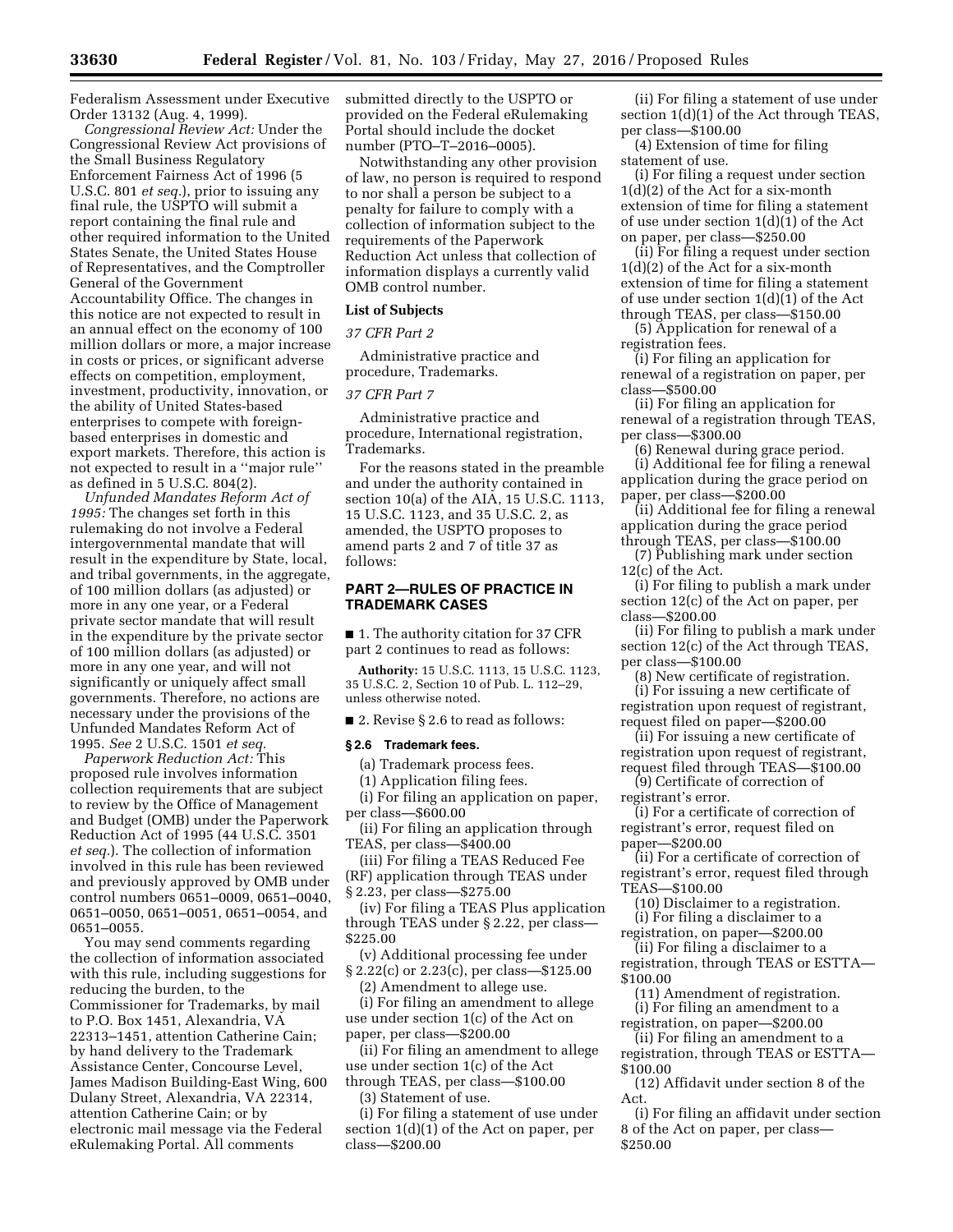(ii) For filing an affidavit under section 8 of the Act through TEAS, per class—\$150.00

(13) Affidavit under section 15 of the Act.

(i) For filing an affidavit under section 15 of the Act on paper, per class— \$300.00

(ii) For filing an affidavit under section 15 of the Act through TEAS, per class—\$200.00

(14) Filing section 8 affidavit during grace period.

(i) Additional fee for filing a section 8 affidavit during the grace period on paper, per class—\$200.00

(ii) Additional fee for filing a section 8 affidavit during the grace period

through TEAS, per class—\$100.00

(15) Petitions to the Director. (i) For petitions to the Director filed on paper—\$200.00

(ii) For petitions to the Director filed through TEAS—\$100.00

(16) Petition to cancel.

(i) For filing a petition to cancel on

paper, per class—\$500.00

(ii) For filing a petition to cancel through ESTTA, per class—\$400.00

(17) Notice of opposition.

(i) For filing a notice of opposition on paper, per class—\$500.00

(ii) For filing a notice of opposition through ESTTA, per class—\$400.00

(18) Ex parte appeal.

(i) For ex parte appeal to the

Trademark Trial and Appeal Board filed on paper, per class—\$300.00

(ii) For ex parte appeal to the Trademark Trial and Appeal Board filed through ESTTA, per class—\$200.00

(19) Dividing an application.

(i) Request to divide an application

filed on paper, per new application created—\$200.00

(ii) Request to divide an application filed through TEAS, per new

application created—\$100.00

(20) Correcting deficiency in section 8 affidavit.

(i) For correcting a deficiency in a section 8 affidavit via paper filing— \$200.00

(ii) For correcting a deficiency in a section 8 affidavit via TEAS filing— \$100.00

(21) Correcting deficiency in renewal application.

(i) For correcting a deficiency in a renewal application via paper filing— \$200.00

(ii) For correcting a deficiency in a renewal application via TEAS filing— \$100.00

(22) Extension of time for filing notice of opposition under § 2.102(c)(1)(ii) or  $(c)(2)$ .

(i) For filing a request for an extension of time to file a notice of opposition

under  $\S 2.102(c)(1)(ii)$  or  $(c)(2)$  on paper—\$200.00

(ii) For filing a request for an extension of time to file a notice of opposition under  $\S 2.102(c)(1)(ii)$  or (c)(2) through ESTTA—\$100.00

(23) Extension of time for filing notice of opposition under § 2.102(c)(3).

(i) For filing a request for an extension of time to file a notice of opposition under § 2.102(c)(3) on paper—\$300.00

(ii) For filing a request for an extension of time to file a notice of opposition under § 2.102(c)(3) through ESTTA—\$200.00

(b) Trademark service fees.

(1) For printed copy of registered mark, copy only. Service includes preparation of copies by the Office within two to three business days and delivery by United States Postal Service; and preparation of copies by the Office within one business day of receipt and delivery to an Office Box or by electronic means (*e.g.,* facsimile, electronic mail)—\$3.00

(2) Certified or uncertified copy of trademark application as filed processed within seven calendar days—\$15.00

(3) Certified or uncertified copy of a trademark-related official record— \$50.00

(4) Certified copy of a registered mark, showing title and/or status:

(i) Regular service—\$15.00

(ii) Expedited local service—\$30.00

(5) Certified or uncertified copy of trademark records, per document except as otherwise provided in this section— \$25.00

(6) For recording each trademark assignment, agreement or other document relating to the property in a registration or application

(i) First property in a document— \$40.00

(ii) For each additional property in the same document—\$25.00

(7) For assignment records, abstract of title and certification, per registration— \$25.00

(8) Marginal cost, paid in advance, for each hour of terminal session time, including print time, using X-Search capabilities, prorated for the actual time used. The Director may waive the payment by an individual for access to X-Search upon a showing of need or hardship, and if such waiver is in the public interest—\$40.00

(9) Additional Fee for Overnight Delivery—\$40.00

(10) Additional Fee for Expedited Service—\$160.00

(11) For processing each payment refused (including a check returned ''unpaid'') or charged back by a financial institution—\$50.00

(12) Deposit account service charge for each month when the balance at the end of the month is below \$1,000— \$25.00 ■ 3. Amend § 2.200 by revising

paragraph (b) to read as follows:

### **§ 2.200 Assignment records open to public inspection.**

\* \* \* \* \* (b) An order for a copy of an assignment or other document should identify the reel and frame number where the assignment or document is recorded.

 $\blacksquare$  4. Amend § 2.208 by revising paragraph (a) to read as follows:

#### **§ 2.208 Deposit accounts.**

(a) For the convenience of attorneys, and the general public in paying any fees due, in ordering copies of records, or services offered by the Office, deposit accounts may be established in the Office. A minimum deposit of \$1,000 is required for paying any fees due or in ordering any services offered by the Office. The Office will issue a deposit account statement at the end of each month. A remittance must be made promptly upon receipt of the statement to cover the value of items or services charged to the account and thus restore the account to its established normal deposit. An amount sufficient to cover all fees, copies, or services requested must always be on deposit. Charges to accounts with insufficient funds will not be accepted. A service charge (§ 2.6(b)(12)) will be assessed for each month that the balance at the end of the month is below \$1,000.

\* \* \* \* \*

## **PART 7—RULES OF PRACTICE IN FILINGS PURSUANT TO THE PROTOCOL RELATING TO THE MADRID AGREEMENT CONCERNING THE INTERNATIONAL REGISTRATION OF MARKS**

■ 5. The authority citation for 37 CFR part 7 continues to read as follows:

**Authority:** 15 U.S.C. 1123, 35 U.S.C. 2, unless otherwise noted.

■ 6. Revise § 7.6 to read as follows:

#### **§ 7.6 Schedule of U.S. process fees.**

(a) The Office requires the following process fees:

(1) Certification of international application based on single application or registration.

(i) For certifying an international application based on a single basic application or registration, filed on paper, per class—\$200.00

(ii) For certifying an international application based on a single basic application or registration, filed through TEAS, per class—\$100.00